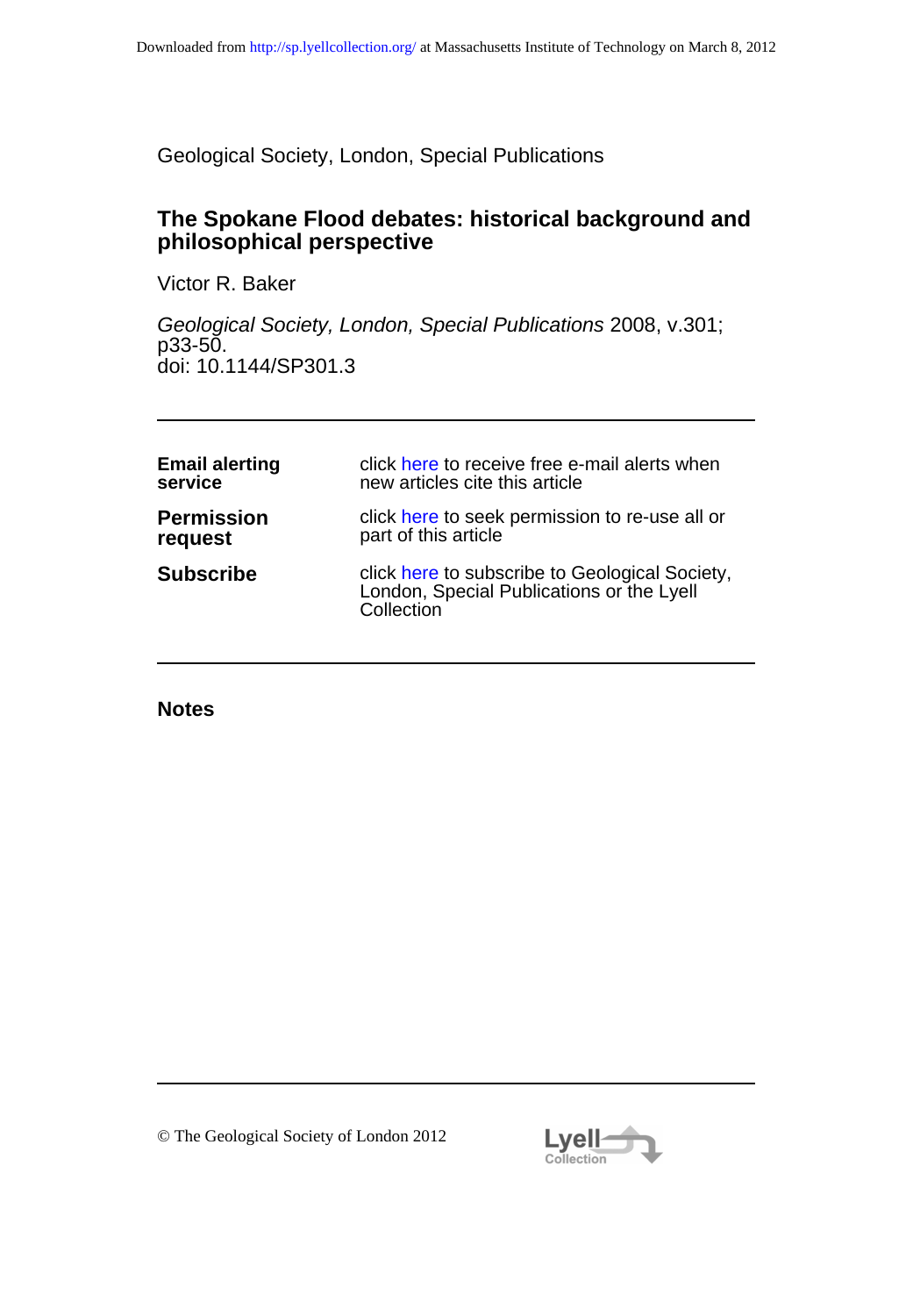# The Spokane Flood debates: historical background and philosophical perspective

# VICTOR R. BAKER

Department of Hydrology and Water Resources, The University of Arizona, Tucson, AZ 85721–0011, USA (e-mail: baker@hwr.arizona.edu)

Abstract: The 1920s–1930s debates over the origin of the 'Channeled Scabland' landscape of eastern Washington, northwestern USA, focused on the cataclysmic flooding hypothesis of J Harlen Bretz. During the summer of 1922, Bretz began leading field parties of advanced University of Chicago students into the region. In his first paper, published in the Bulletin of the Geological Society of America, Bretz took special care not to mention cataclysmic origins. However, in a subsequent paper in the *Journal of Geology*, to the editorial board of which he had recently been added, Bretz formally described his hypothesis that an immense late Pleistocene flood, which he named the 'Spokane Flood', had derived from the margins of the nearby Cordilleran Ice Sheet. This cataclysm neatly accounted for numerous interrelated aspects of the Channeled Scabland landscape and nearby regions. Nevertheless, the geological community largely resisted Bretz's hypothesis for decades, despite his enthusiastic and eloquent defence thereof. Resolution of the controversy came gradually, initially through the recognition by J. T. Pardee of a plausible source for the flooding: ice-dammed Pleistocene glacial Lake Missoula in northern Idaho and western Montana. Eventually, by the 1960s, the field evidence for cataclysmic flooding became overwhelming, and physical processes were found to be completely consistent with that evidence. The controversy is of philosophical interest in regard to its documentation of the attitudes of geologists toward hypotheses, which illustrate aspects of geological reasoning that are distinctive in degree from those of other sciences.

J Harlen Bretz (there can be no period after the 'J' – it was the man's entire first name) was born in 1882. He initiated one of the great debates in the history of geomorphology. While not revolutionary in its implications, the debate is, nevertheless, instructive for how it illustrates the workings of science; where the latter is defined not as a sterile collection of facts, or even as a logical application of method, but rather as the collective workings and attitudes of human beings passionately dedicated to the search for truth.

The subject of the debate is an unusual landscape in eastern Washington, northwestern United States, described by Bretz (1928a, pp. 88–89) as follows:

No one with an eye for land forms can cross eastern Washington in daylight without encountering and being impressed by the 'scabland.' Like great scars marring the otherwise fair face to the plateau are these elongated tracts of bare, black rock carved into mazes of buttes and canyons. Everybody on the plateau knows scabland .... The popular name is a metaphor. The scablands are wounds only partially healed – great wounds in the epidermis of soil with which Nature protects the underlying rock .... The region is unique: let the observer take wings of the morning to the uttermost parts of the earth: he will nowhere find its likeness.

The controversy that led to the debate arose because of the interpretation that Bretz made, as he sought to find a single hypothesis that would explain the disparate relationships in this landscape. Bretz (1928*a*, p. 89) argued as follows:

The volume of the invading waters much exceeds the capacity of the existing streamways. The valleys entered become river channels, they brim over into neighboring ones, and minor divides within the system are crossed in hundreds of places .... The topographic features produced during this episode are wholly river-bottom modifications of the invaded and overswept drainage network of hills and valleys. Hundreds of cataract ledges, of basins and canyons eroded into bed rock, of isolated buttes of the bed rock, of gravel bars piled high above the valley floors, and of island hills of the weaker overlying formations are left at the cessation of this episode .... Everywhere the record is of extraordinary vigorous sub-fluvial action. The physiographic expression of the region is without parallel; it is unique, this channeled scabland of the Columbia Plateau.

# Introduction

The unique character of the dry river courses ('coulees') of eastern Washington State was recognized by Reverend Samuel Parker (1838), who provided some of the first scientific observations of the region. He also offered the first, and most prevalent, hypothesis for the origin of the Grand Coulee; he proposed that it was an abandoned former channel of the Columbia River. Lieutenant T. W. Symons subsequently made a government survey of Grand Coulee, describing his travel: 'north through the coulée, its perpendicular walls forming a vista

From: GRAPES, R. H., OLDROYD, D. & GRIGELIS, A. (eds) History of Geomorphology and Quaternary Geology. Geological Society, London, Special Publications, 301, 33–50. DOI: 10.1144/SP301.3 0305-8719/08/\$15.00 © The Geological Society of London 2008.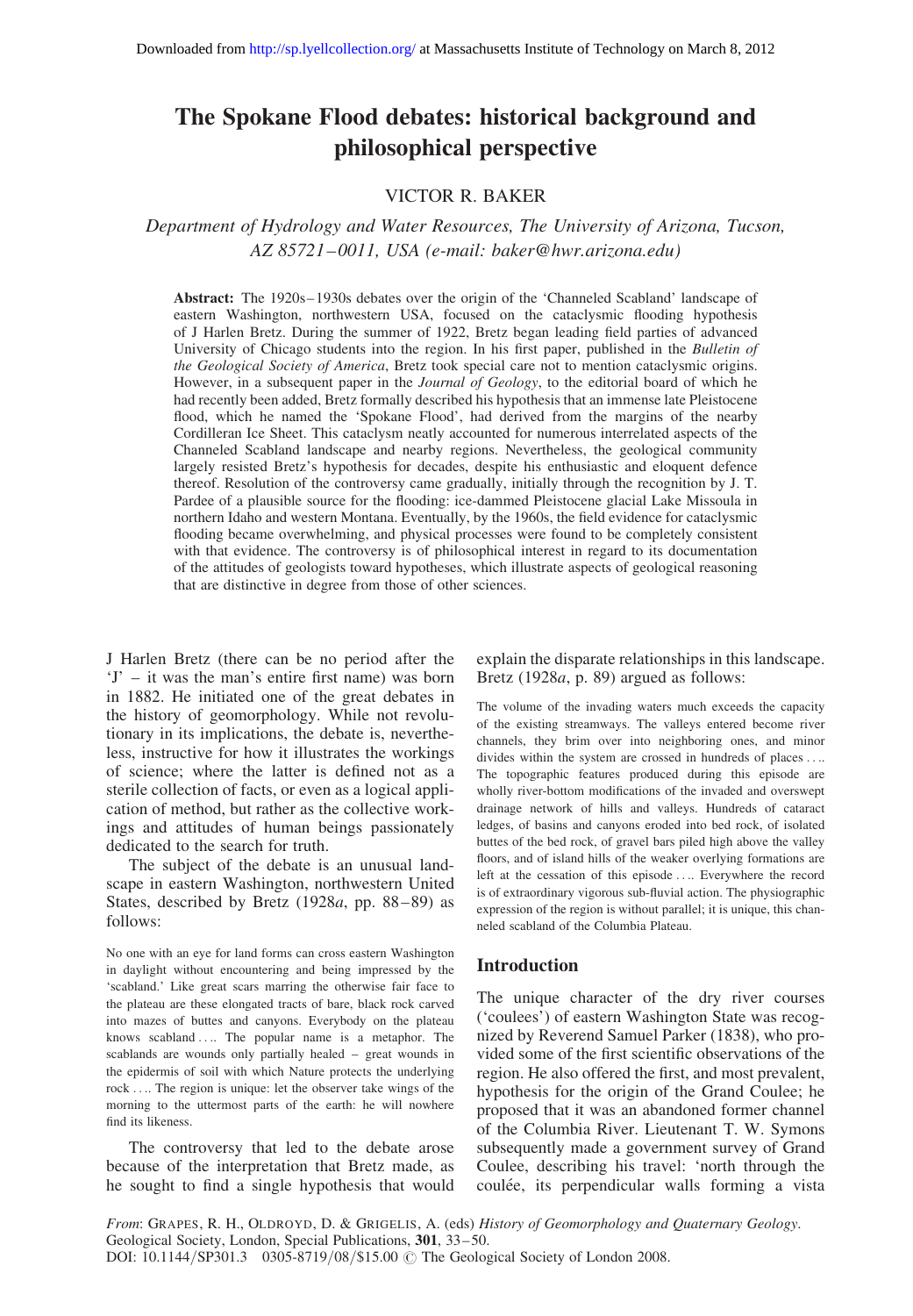like some grand ruined roofless hall, down which we traveled hour after hour' (Symons 1882). In his report, Symons (1882) proposed the hypothesis that the diversion of the Columbia through the Grand Coulee was caused by a glacial blockage of the river immediately downstream of its junction with the coulee. This view was generally accepted for the next few decades (Russell 1893; Dawson 1898; Salisbury 1901; Calkins 1905).

The Grand Coulee was traversed in 1912 by the American Geographical Society's Transcontinental Excursion. This led to several international papers on the coulee authored by participants on the excursion. Henri Baulig, Université de Rennes, described the loess, coulees, rock basins, plunge pools and dry falls ('cataract desechée de la Columbia') for the area (Baulig 1913). He also noted the immense scale of the erosion (Baulig 1913, p. 159): 'peut-être unique du relief terestre, – unique par ses dimensions, sinon par son origine'. Karl Oestreich, University of Utrecht, considered the Grand Coulee to be 'eines machtigen Flusses Bett ... ohne jede Spur von Zerfall der frischen Form' (Oestreich 1915). He provided another excellent set of descriptions, including features that he recognized to require a special explanation, including granite hills exhumed from burial by the plateau basalt layers, and almost perpendicular coulee walls locally notched by hanging valleys. Oesterich (1915) proposed that the hanging valleys resulted from glacial erosion of the coulee, but that the deepening of the coulee came about by enhanced fluvial erosion from the glacially enhanced and diverted Columbia River. He also recognized that the coulee was cut across a pre-glacial divide, which he correctly noted to lie just north of Coulee City.

An influential report was written by Oscar E. Meinzer, who later founded many of the hydrological science programmes of the US Geological Survey. Meinzer (1918) proposed that the glacially diverted Columbia River 'cut precipitous gorges several hundred feet deep, developed three cataracts, at least one of which was higher than Niagara ... and performed an almost incredible amount of work in carrying boulders many miles and gouging out holes as much as two hundred feet deep'. He also recognized that the dipping surface to the basalt on the northern Columbia Plateau was important for generating a steep watersurface gradient to the Columbia River water that was diverted across the plateau by glacial blockage of its pre-glacial valley. The resulting increased velocity of the river water was thus capable of the enhanced erosion indicated by the scabland.

### The Channeled Scabland

The cataclysmic flooding hypothesis for the origin of coulees on the Columbia Plateau centred on

the work of J Harlen Bretz. Although formally introduced by papers in 1923 (Bretz 1923 $a$ ,  $b$ ), the idea of cataclysmic flooding causing the scablands was a certainly a matter of informal discussion before that time. McMacken (1937) credited the hypothesis to A. P. Tooth, of Lewis and Clark High School in Spokane, Washington. Bretz undoubtedly knew of this via his friend and benefactor, Thomas Large, also of Lewis and Clark High School. Nevertheless, Bretz (pers. commun. 1978) recalled that around 1909, while he was teaching high school science in Seattle, Washington, he became intrigued by an unusual landform on the newly published Quincy topographic sheet of the US Geological Survey. The map clearly showed the Potholes Cataract of the western Quincy Basin (Fig. 1). Bretz wondered how such a feature could have been formed without an obvious river course leading to it. His questions to geology faculty members at the University of Washington provided no satisfactory answer.

Bretz conducted extensive studies of the glacial geology of the Puget Sound region near Seattle, and in 1910 he left his high school teaching job to pursue graduate studies in glacial geology at the University of Chicago. Working with Professors R. D. Salisbury and T. C. Chamberlin, Bretz obtained his PhD in 1913, basing his dissertation on the Puget Sound glacial geology (Bretz 1913). After a 1-year appointment at the University of Washington, Bretz returned as a beginning faculty member at the University of Chicago. He began teaching field courses in geology, including an advanced summer course that he taught in the Columbia Gorge, where the Columbia River crosses the Cascade Range between Washington and Oregon.

One of Bretz's early papers derived from the Columbia Gorge fieldwork. It dealt with the widespread erratic boulders that were widely distributed in the region. Thomas Condon, University of Oregon, had earlier described these boulders, and also popularized the idea that they were rafted to their locations by berg ice during a marine submergence (Condon 1902, p. 62). He described the submergence of the Willamette Valley as an ocean sound, as follows:

that fine old Willamette Sound ... may in the days of the Mammoth and the Broad Faced Ox have welcomed to its scores of sheltered harbors, the ancient hunter who, in his canoe, if he had one, floated one hundred feet or more above the present altitude of the church spires of Portland and Salem.

Bretz (1919) proposed that the inundation of the lower Columbia River (Fig. 2) had been of freshwater, not marine water as advocated by Condon. Bretz reasoned that the immense discharge of the late Pleistocene Columbia River, swollen by glacial melt-water, had maintained the freshwater flow at a time of diastrophic movements that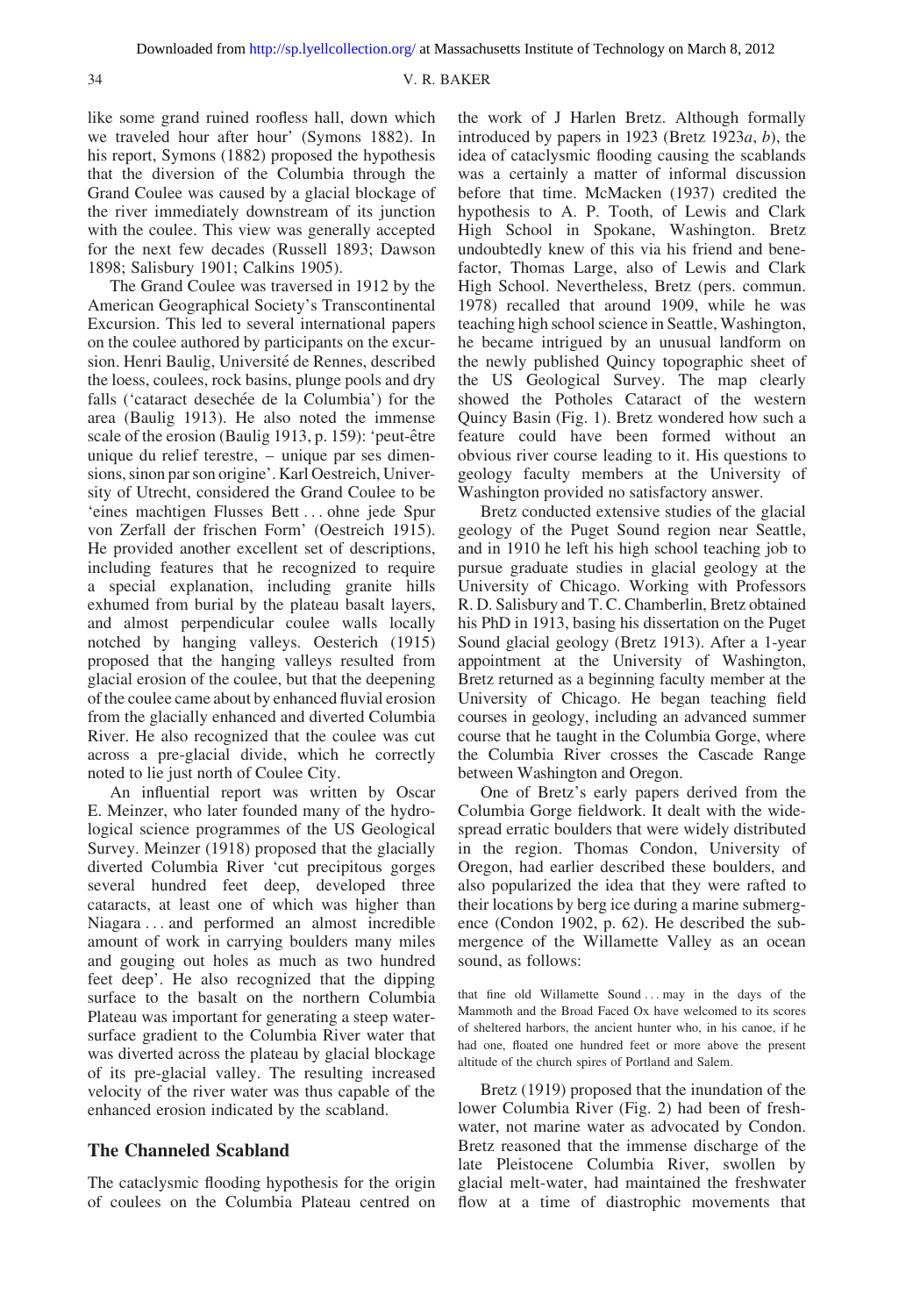

Fig. 1. Topographic map of the Potholes cataract, one of three cataract spillways on the west side of Quincy Basin in the channelled scabland. (From the US Geological Survey Quincy topographic quadrangle map, with 7.6 m-contour interval and  $1.6 \times 1.6$  km numbered section squares).

otherwise would have led to submergence. Nevertheless, he found this explanation problematical in that the duration of ponding had been so brief that it did not create the expected shoreline features or lacustrine plains. The only evidences for the regional extent of ponding were isolated berg deposits and associated silts that Symons (1882)

and Russell (1893) had ascribed to a Pleistocene 'Lake Lewis'. Moreover, Bretz could not find evidence of similar inundation or submergence in southwestern Washington State, where he would have expected the hypothetical diastrophism to have also operated. Finally, Bretz was concerned that other known examples of late Pleistocene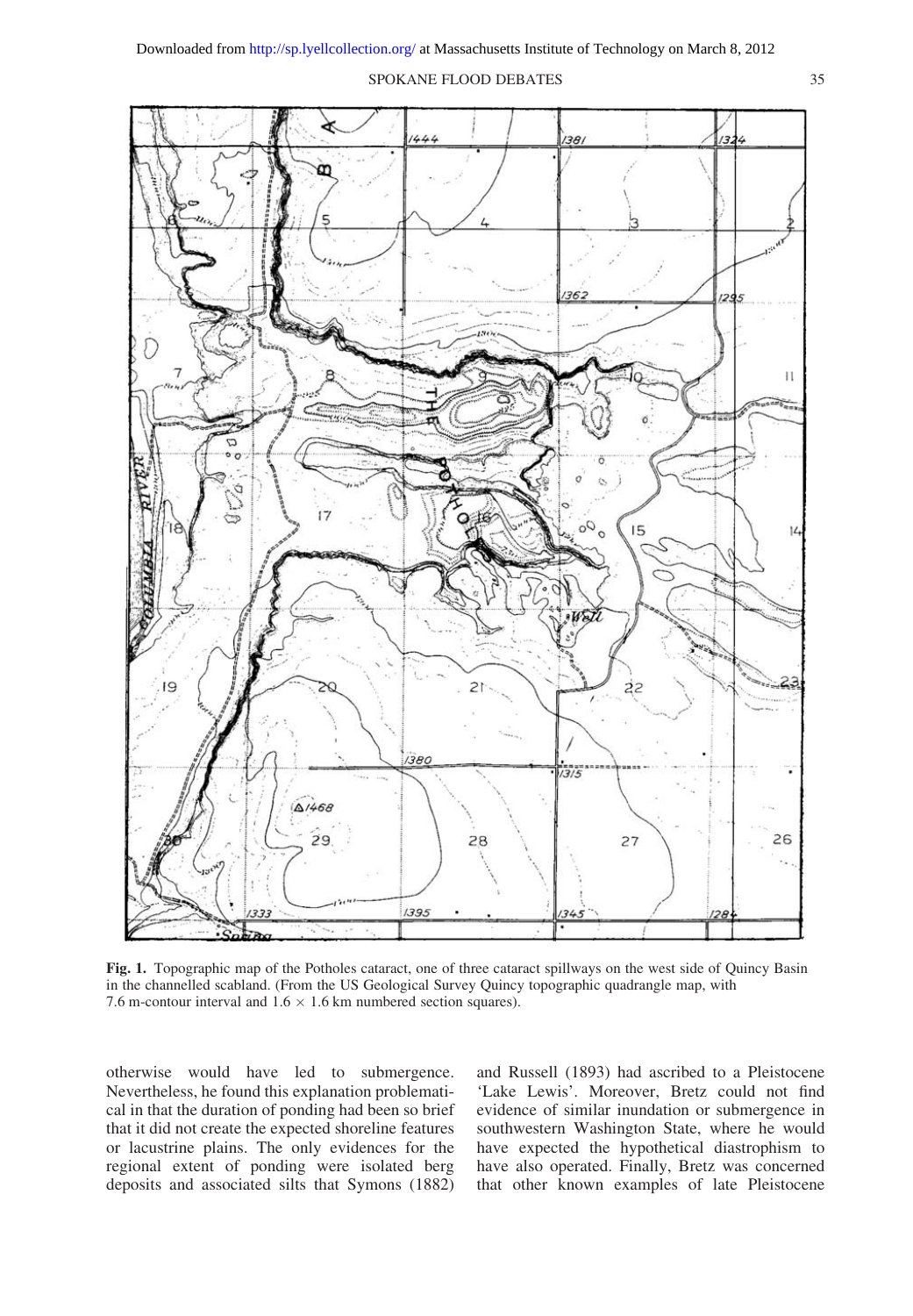

Fig. 2. Hypothesized submergence map of the lower Columbia River system, including the 'Willamette Sound' (NE to SW diagonal ruling) at about 120 m above modern sea level, and the area of 'Lake Lewis' (NW to SE diagonal ruling) at about 380 m above modern sea level (Bretz 1919). Ponded elevations were determined from the heights of ice-rafted erratic boulders.

submergence involved the invasion of marine waters into subsided areas from an immense glacial load had been removed by the rapid retreat of ice sheets. No such Pleistocene glacial load seems to have existed in the Columbia Gorge, yet an immense area (Fig. 2) had clearly been inundated by freshwater during the late Pleistocene.

Beginning in the summer of 1922, Bretz spent eight successive field seasons with parties of advanced geology student in areas of eastern Washington State upstream of the areas described in his 1919 paper. His first season of work led to a paper (Bretz 1923a) that was the text of on oral presentation made to the Geological Society of America on 30 December 1922. In that paper Bretz provided detailed descriptions of physiographical relationships in the region, noting the sharp distinction between the Palouse Hills of loess and the eroded tracts of scabland. Although Bretz (1923a) did not directly invoke cataclysmic

processes, he did note that the indicated bedrock channel erosion required prodigious quantities of water. Referring to the three outlets at the south end of the Hartline Basin (Dry Coulee, Lenore Canyon and Long Lake Canyon), Bretz (1923 $a$ , pp. 593–594) stated that 'these are truly distributary canyons. They mark a distributive or braided course of the Spokane glacial flood over a basalt surface which possessed no adequate pre-Spokane valleys'. He also noted that the flows of the glacial melt-water transformed pre-glacial valleys into channels. Referring to Pine Creek valley, south of Spokane, Bretz (1923a, p. 584) wrote:

The valley during this episode in its history was but a channel. The glacial stream filled it from side to side for a depth of tens of feet. This is shown a few miles above Malden, where the stream flooded over a low shoulder of basalt, cutting a channel in the rock at least 40 feet deep, though the main valley alongside was a wide open and received gravel deposits.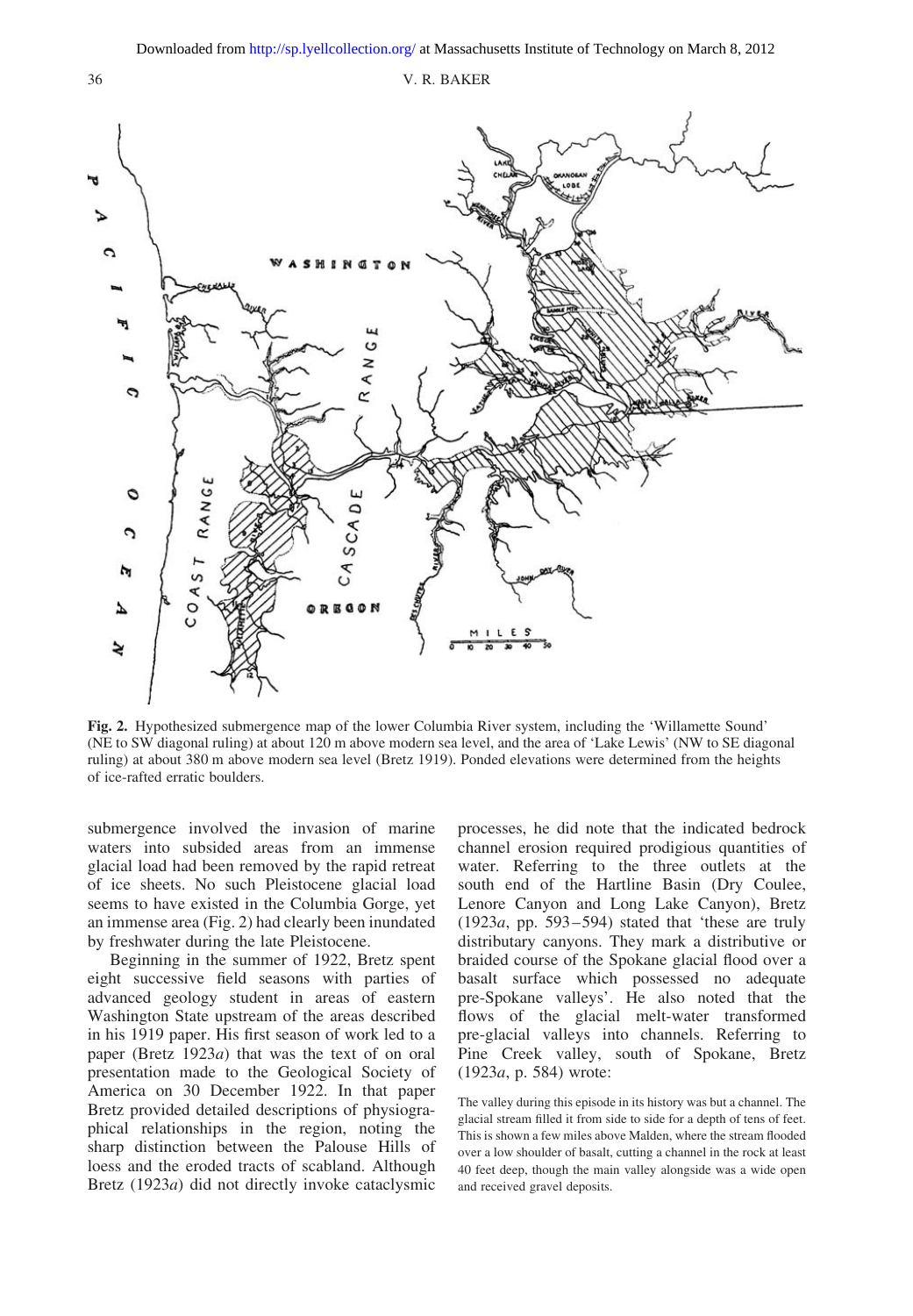Bretz also recognized that the extent of removal of the Palouse loess cover, the scarps eroded into the loess and the steep gradients of the channel-ways were all important. He wrote (Bretz 1923a, p. 588):

The scablands of the Palouse drainage, with channeled basalt deposits of stratified gravel, and isolated linear groups of Palouse Hills, their marginal slopes steepened notably, bear abundant evidence of a great flood of glacial waters from the north. This flood was born of the Spokane ice-sheet. Its gradient was high, averaging perhaps 25 feet to the mile, and it swept more than 400 square miles of the region clean of the weaker material constituting the Palouse Hills. The hills which have disappeared averaged 200 feet in height, and in some places the glacial torrents eroded 100 to 200 feet into the basalt.

The hypothesis of a truly catastrophic flood appeared in Bretz's second scabland paper (Bretz 1923b). In this paper Bretz also introduced the term 'channelled scablands' to refer to areas of loessial soil removal and fluvial scour into the underlying basalt rock. Bretz (1923b) provided the first detailed geomorphic map of the entire channelled scabland region, showing its overall pattern of anastomosing channel-ways. The paper also contained the first interpretation of the mounded scabland gravel deposits as subfluvially emplaced gravel bars. Great depths of water were indicated by the need to submerge these bars and by the indicated crossings of divide areas. He concluded (Bretz 1923b, p. 649) that '[i]t was a debacle which swept the Columbia Plateau'. The age of this flood, he reasoned, was tied to a glaciation that had occurred prior to the latest Pleistocene glaciation, known as the Wisconsin Glaciation. This older glaciation he named the Spokane Glaciation (Bretz 1923a), and its associated debacle was dubbed the Spokane Flood.

It may not be a coincidence that the second paper, with its potentially controversial advocacy of catastrophism, appeared shortly after two important events in Bretz's career: (1) he was promoted to the tenured rank of Associate Professor; and (2) he was named to the editorial board of the Journal of Geology, the journal in which the second paper appeared.

In a subsequent paper, Bretz (1924) described the process of subfluvial quarrying that could generate a scabland of anastomosing channels and rock basins cut into the basalt. The process was described for the modern Columbia River at The Dalles, Oregon, but he concluded that only large, vigorous streams could produce these landforms. Bretz (1925a, p. 144) then proposed a test of his cataclysmic flood hypothesis:

A crucial test ... is the character of the Snake and Columbia valleys beyond the scablands, for these valleys received all the discharge of the great glacial rivers .... If there is no evidence for a greatly flooded condition of these valleys then the hypothesis is wrong ....

Bretz (1925b) traced the Spokane Flood evidence downstream to the Snake and Columbia rivers (Fig. 3). Just below the confluence of those two rivers, where all the floodwaters from various scabland channels had to converge at the Wallula Gateway, he estimated the floodwater depth to be over 200 m above the modern river level. Flood depths of at least 120 m were maintained through the Columbia River gorge all the way to Portland, Oregon, where a huge flood delta was deposited over an area of  $500 \text{ km}^2$ , with bars over 30 m high on its surface. Bretz (1925b) also made the first estimate of the flood discharge, calculated at Wallula Gap using the Chezy Equation. The calculation was actually made by Bretz's colleague, D. F. Higgins, who found a discharge of nearly  $2 \times 10^6$  m<sup>3</sup> s<sup>21</sup> (about 160 km<sup>3</sup> day<sup>-1</sup>) and flow velocities of 10 m  $\mathrm{s}^{-1}$ .

These phenomenal quantities of water led Bretz  $(1925b)$  to think about possible sources. Only two hypotheses seemed reasonable: (1) a very rapid and short-lived climatic amelioration that would have melted the Cordilleran Ice Sheet; or (2) a gigantic outburst flood induced by volcanic activity beneath the ice sheet. The latter phenomena were known to occur in Iceland, where they are known by the term 'jokulhlaup' (which Bretz spelled as 'jokulloup'). Bretz devoted much of the summer field season of 1926 to a search for the source of flooding. In an oral presentation at the Madison meeting of the Geological Society of America, 27 December 1926, Bretz (1927a, p. 107) concluded: 'Studies in Washington and British Columbia north of the scabland strongly suggest that basaltic flows which were extruded beneath the Cordilleran ice sheet produced the great flood'.

## The Great Debate

The 'Great Scablands Debate' (Gould 1978) took place on 12 January 1927, at the 423rd meeting of the Geological Society of Washington, held at the Cosmos Club in Washington, DC. The entire meeting was devoted to the presentation and subsequent discussion of Bretz's talk, entitled 'Channeled Scabland and the Spokane Flood' (Bretz 1927b). In his presentation Bretz provided an overview of his hypothesis and a detailed listing of the numerous, otherwise anomalous phenomena that were explained by it. His talk was then followed by well-prepared criticisms from selected members of the audience, which consisted mainly of scientists from the United States Geological Survey.

W. C. Alden objected to: (1) the immense amounts of water ascribed to rapid melting of the ice sheet; and (2) the requirement that all the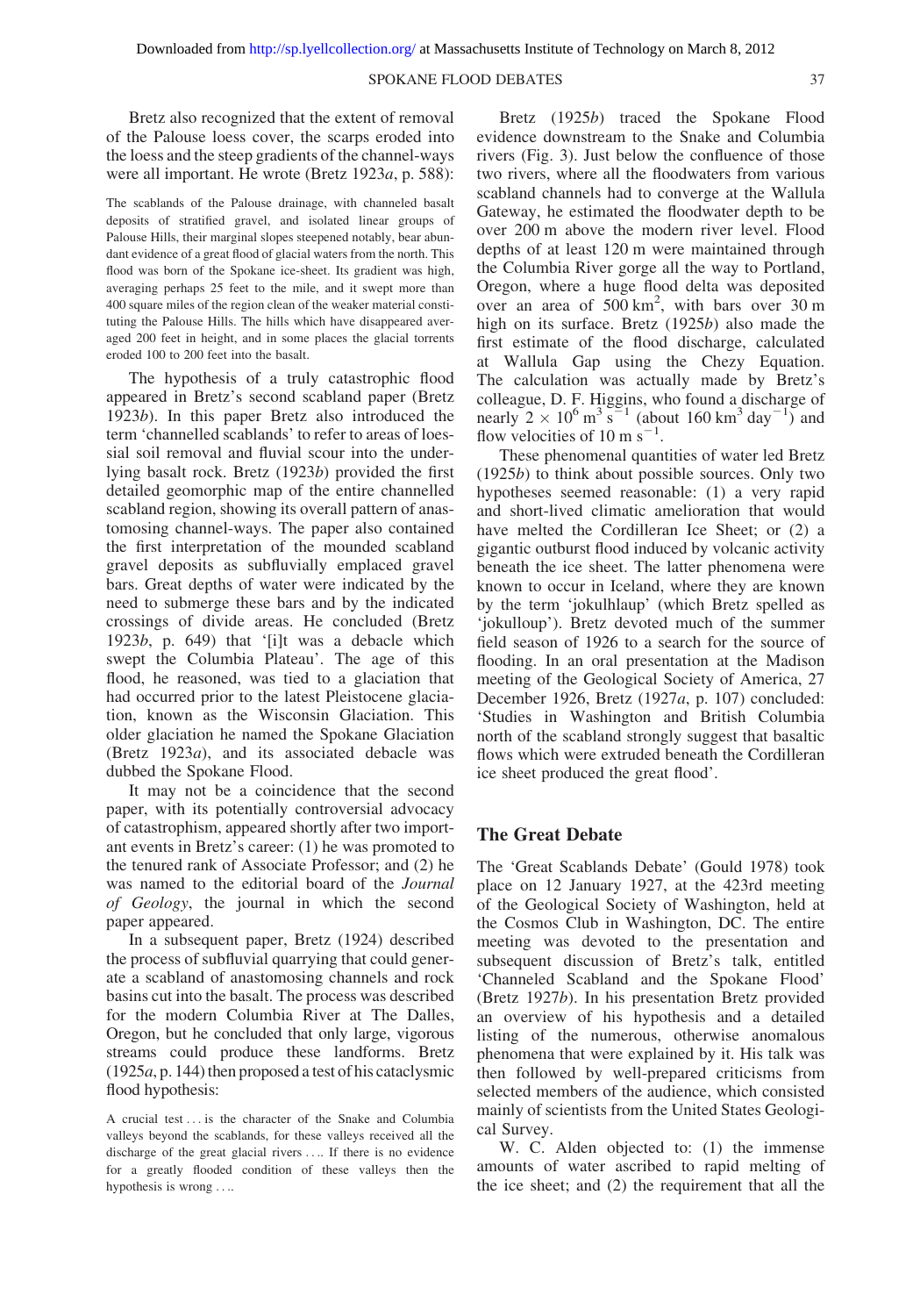

Fig. 3. Sketch map of regions affected by the Spokane Flood extending 500 km from Spokane, Washington, in the NE, to Portland, Oregon, in the SW (Bretz 1925b).

 $\mathbf{V}.\,\mathbf{R}.\,\mathbf{BAKER}$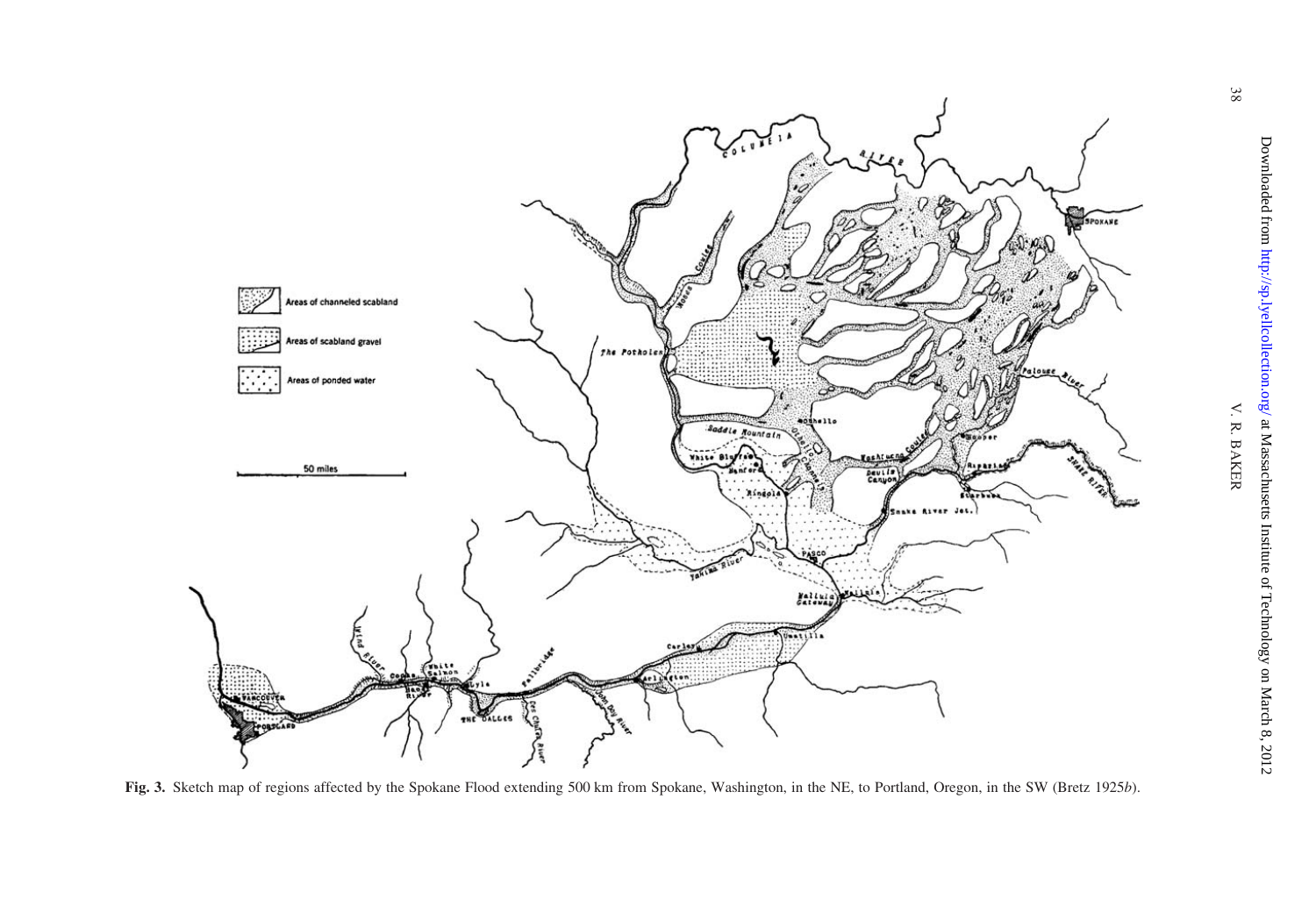scabland channels developed simultaneously over a relatively short period of time. Although he had not visited the field areas, Alden believed these objections to be very serious. James Gilluly expanded on both of Alden's points with quantitative arguments that longer time periods needed to be involved than what Bretz had proposed. Moreover, he calculated that the indicated discharges of water could not be produced either by a climatic amelioration or subglacial volcanism. E. T. McKnight then raised specific objections about field relationships for coulees in the southern part of the scablands, and G. R. Mansfield objected to the rapid erosion of basalt by floodwaters.

Oscar E. Meinzer expanded upon ideas that he had proposed earlier (Meinzer 1918). He stated that the Columbia River, greatly swollen by glacial melt-water, could easily have carved Dry Falls and deposited the great gravel fan of the northern Quincy Basin. He interpreted the gravels of the Quincy Basin as constituting a series of terraces. The high-level crossing of divides could then be explained by successive abandonment as the Columbia progressively cut down to lower levels. Nevertheless, from past work (Schwennessen & Meinzer 1918) he realized that Bretz (1923a) was correct in that the four great spillways out of the Quincy Basin had floors at approximately equal elevation. However, instead of accepting Bretz's interpretation of coincident spillway operation during large-scale ponding of floodwater, Meinzer proposed that the spillways were cut one at a time, but that subsequent Earth movements later brought them to equivalent altitudes. Bretz (pers. commun. 1978) recalled that Meinzer first formulated this unusual hypothesis in response to a question that had Bretz asked him while he was defending his PhD thesis at the University of Chicago.

Bretz answered all these criticisms, both at the meeting itself (Bretz 1927b) and in subsequent papers. However, there was one, relatively minor comment to which Bretz did not reply. This concerned the effects of aspect on rates of talus accumulation, and it was made by J. T. Pardee, who earlier in the same summer as Bretz's first scabland field season had been sent by his supervisor Alden to study the scabland area SW of Spokane. Pardee (1922) reported in print that the area had been glaciated, but he provided few details and never published further results that were anticipated in his preliminary report. Bretz (pers. commun. 1978) suspected, from correspondence with Pardee in the 1920s, that the latter was considering a flood hypothesis for the origin of the scablands. Pardee (1910) had earlier documented the presence of an immense late Pleistocene lake in the western part of Montana. Named Glacial Lake Missoula, this lake had been impounded by the Cordilleran Ice Sheet, when it cut across the drainage of the modern Clark Fork River, which trends northwestward from western Montana. The lake held as much as  $2000 \text{ km}^3$  of water, derived from melt-water inputs from surrounding glaciated areas.

Did Pardee suspect that his Glacial Lake Missoula had released an immense cataclysmic flood? If he did, Bretz surmised, his superior, Alden, had dissuaded him from the idea. Several years after the affair, David White, who was Alden's superior, showed Bretz a memorandum of 22 September 1922, in which Alden had written to White concerning Pardee's scabland studies: 'very significant phenomena were discovered in the region southwest of Spokane ... . The results so far ... require caution in their interpretation. The conditions warn against premature publication'. Also in 1922, correspondence between local Spokane residents Thomas Large and Barton W. Everman (Baker 1996a) indicated that Pardee informally told Everman that 'sub-glacial water erosion' involving water under pressure beneath ice was a possible hypothesis to explain the scabland erosion. Moreover, Pardee wrote to Bretz in 1925, suggesting that Lake Missoula be considered as a possible source for the Spokane Flood. In a 1926 letter to J. C. Merriam, Bretz wrote that Pardee proposed Lake Missoula as the Spokane Flood source, and that even Alden, 'our ultra-conservative in Pleistocene geology', agreed that fluvial processes were involved in the origin of the scablands.

Initially, Bretz seems to have resisted Pardee's suggestion of Glacial Lake Missoula as the source of the Spokane Flood. As noted above, he was intrigued by the possibility of subglacial volcanism. He also believed that Cordilleran ice had covered the area between the Lake Missoula ice dam and the heads of the scabland channels south of Spokane, a distance of 100 km. In 1927 he thought that the Spokane Flood was older than the latest Pleistocene glaciation that had formed Lake Missoula, and he also thought the Lake Missoula could not have supplied enough water to have inundated all the scabland channel ways. By 1928, however, Bretz resolved that the source of the Spokane Flood had to be Lake Missoula. Following attendance at Bretz's presentation of this idea at a scientific meeting, Harding (1929) published the first formal paper on this hypothesis without acknowledging either Bretz or Pardee as its source. Bretz made a more extensive presentation of the concept to the Geological Society of America annual meeting in Washington, DC, on 26 December 1929. In the published abstract of this paper, Bretz (1930a, p. 92) stated: '[i]t is suggested that bursting of the ice barrier which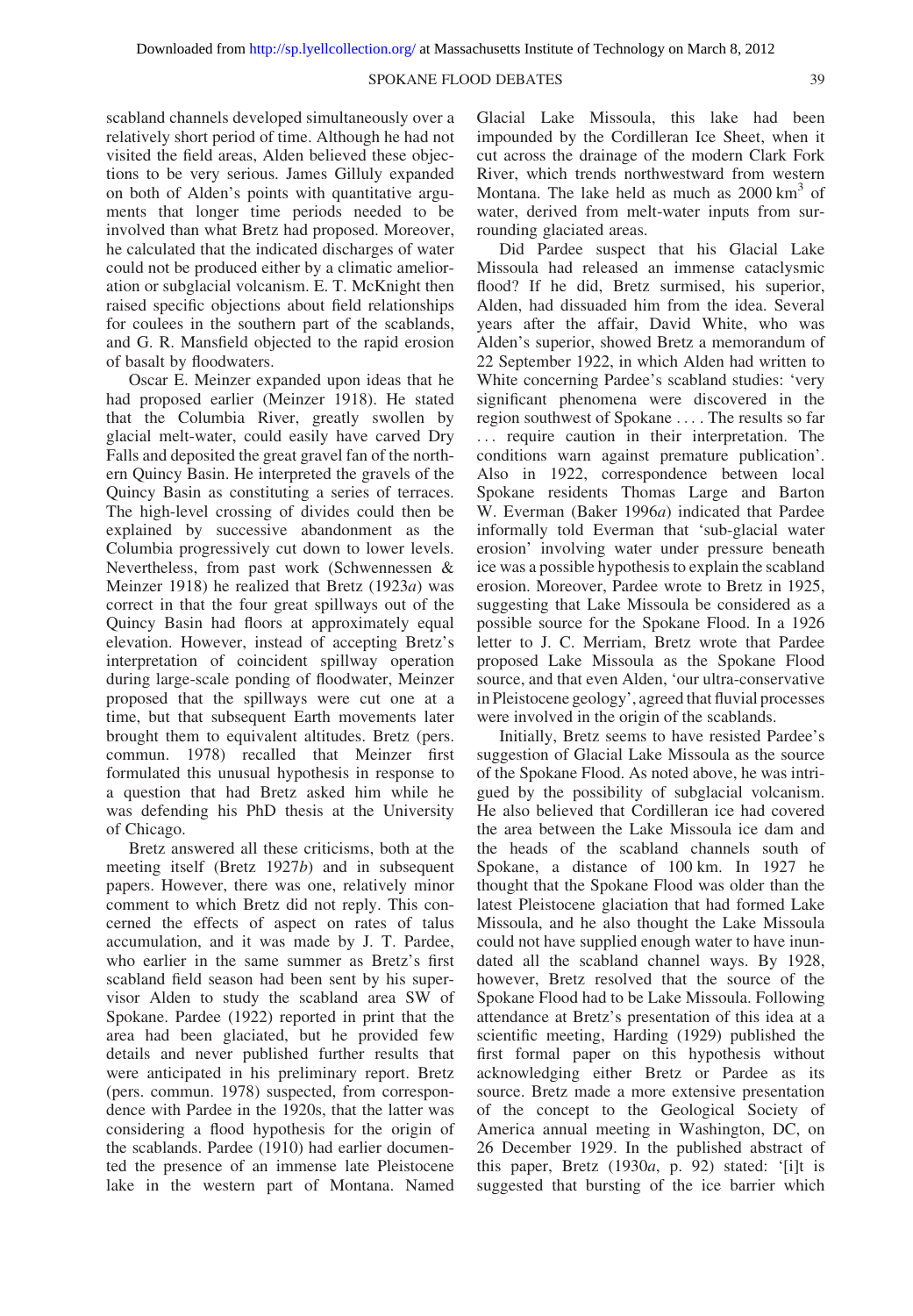confined a large glacial lake among the mountains of western Montana suddenly released a very great quantity of water which escaped across the plateau of eastern Washington and eroded the channeled scablands'. In subsequent publications (e.g. Bretz 1932a), Bretz clearly illustrated the relationship of Glacial Lake Missoula to the Channeled Scabland.

After the Washington meeting, Bretz continued to answer in print the various criticisms of his Spokane Flood hypothesis (Bretz 1927c, 1928b). He added many specifics to hypothesis, including an extensive study of the scabland bars, with detailed descriptions, published in the Bulletin of the Geological Society of America (Bretz 1928c). An especially eloquent paper was published in The Geographical Review (Bretz 1928a), the journal of the American Geographical Society. The latter society also supported Bretz by publishing a handsome monograph on the Grand Coulee (Bretz 1932a). The results of Bretz's last field seasons, 1928–1930, were presented in papers concerned with valley deposits east and west of the Channeled Scabland (Bretz 1929, 1930b). He showed that these tributary valleys contained deposits that indicated emplacement by phenomenally deep floodwater that flowed up the tributaries, away from sources in the scabland channels. Along the Snake River, he traced these deposits to beyond Lewiston, Idaho, about 140 km upstream of the nearest scabland channel (Bretz 1929, p. 509):

Up-valley currents of great depth and vigor are essential .... No descending gradient of the valley floor can be held responsible. The gradient must have existed in the surface of that flood. The writer, forced by the field evidence to this hypothesis, though warned times without number that he will not be believed, must call for an unparalleled rapidity in the rise of the scabland rivers.

### Alternative hypotheses

The 1933 International Geological Congress field trip provided a kind of transition point in regard to the Spokane Flood controversy. Although Bretz successfully campaigned to include a field excursion to the Channeled Scabland, and even wrote the guidebook for that excursion (Bretz 1932b), he had to resign from leadership of the trip in order to participate in the Louise A. Boyd Greenland Expedition of the American Geographical Society. His substitute leader was Ira S. Allison of Oregon State College, who was sympathetic to the Spokane Flood hypothesis. Allison (1932) had even used it to explain landforms in the vicinity of Portland, Oregon. Although he subsequently developed his own hypothesis for the scablands (Allison 1933), he presented Bretz's views quite fairly during the field trip. Allison (pers. commun.

1978) recalled that the international audience of field- trip attendees included several famous geologists, including Alex Du Toit of South Africa and Edward Bailey of Scotland. They were very keen observers, who looked at the field evidence on their own, rather than waiting for the pronouncements of the field-trip leader. This was exactly the kind of scrutiny for his hypothesis that Bretz himself urged.

Allison's (1933) hypothesis was not a denial of the 'Spokane Flood,' but instead a modification of its details. He proposed that the critical factor in the flooding was not the immense volume of water, but instead the effects of floating berg ice. He presented compelling evidence, noted earlier in less detail by others (e.g. Condon 1902; Bretz 1919), that extensive Late Pleistocene ponding of water had occurred all the way from the Columbia River Gorge to Wallula Gap. The ponding was inferred to have arisen from blockage by ice of constricted reaches of the Columbia River in the gorge. The Columbia River, swollen by iceberg-rich melt-water, was impounded by this temporary dam until the inundation reached into eastern Washington. As the water rose to higher levels it spilled across secondary drainage divides, just as Bretz had inferred for the flooding. It thereby created the enigmatic hanging valleys/ channel-ways, high-level gravel deposits and widely distributed erratic boulders. Allison's purpose in proposing this hypothesis was made clear by the concluding sentence in his paper: '[p]erhaps this revision will make the idea of such a flood more generally acceptable' (Allison 1933, p. 722).

Glacial hypotheses for the origin of the Channeled Scabland were proposed by several investigators. Charles Keyes, who published widely on many geological topics (he owned the journal Pan American Geologist), made a cursory inspection of the regional geography from topographic maps. His paper (Keyes 1935) concluded that both Moses Coulee and Grand Coulee had formed because of supra-glacial streams that had formed along the axes of the waning ice lobes of the Cordilleran Ice Sheet. These streams were then superimposed on the bedrock surfaces, thereby explaining their crossing of pre-glacial drainage divides. The explanation derived from a presumed analogy to late-glacial Laurentide Ice Sheet lobe in central Idaho, and it did not consider the morphology of bedrock erosion, giant gravel bars and other evidence of cataclysmic flooding.

E. T. Hodge of Oregon State College, Corvallis, was a fairly persistent critic of the Spokane Flood hypothesis, who gave numerous seminars and oral papers attacking it during the 1930s. His alternative explanation (Hodge 1934) was that the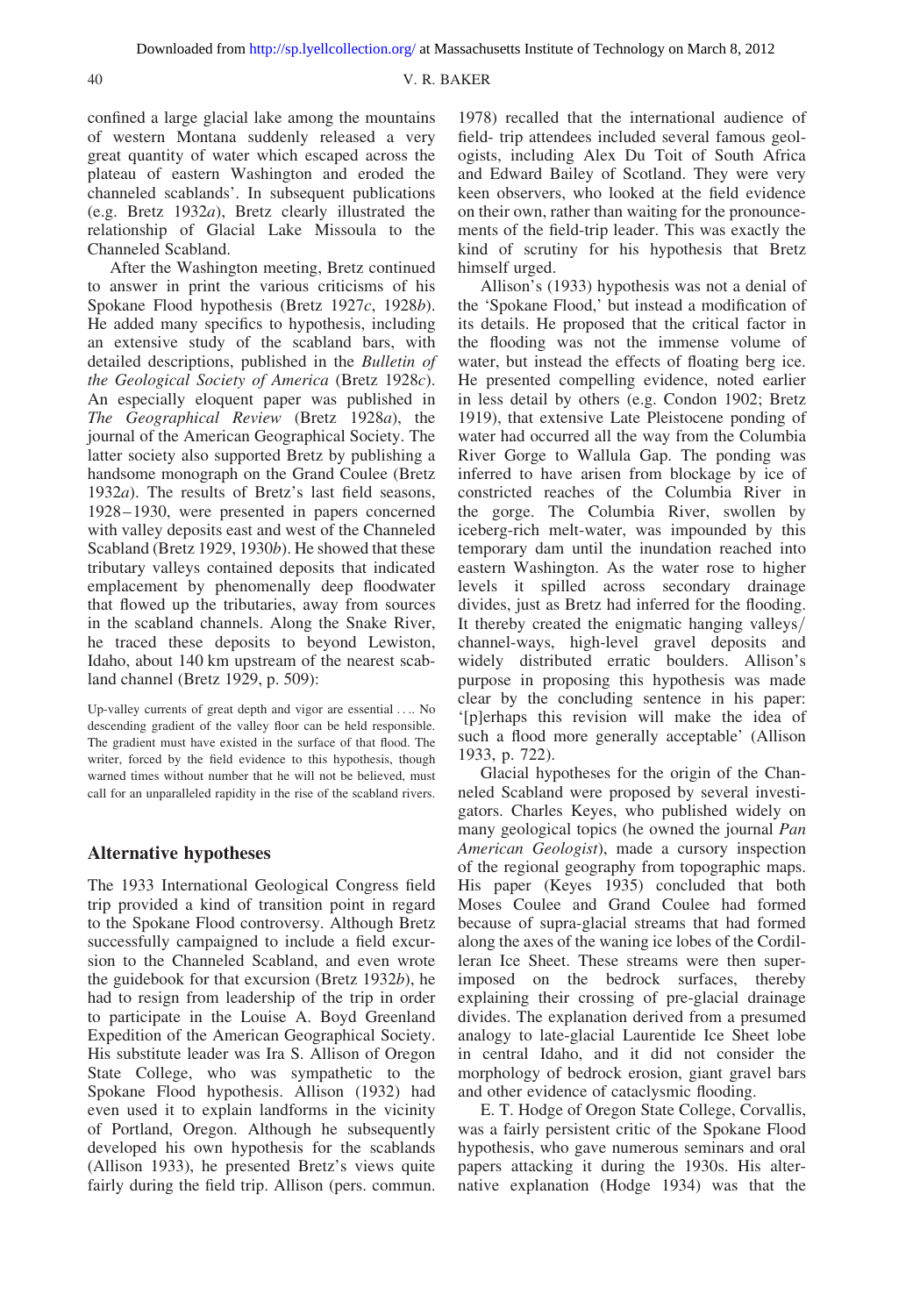seemingly enigmatic features summarized by Bretz could all be explained by complicated alternation of ice advances and drainage changes. He argued that basalt could be quarried by glacial erosion during ice-sheet advances, and that channel complexes could derive their fluvial aspects from the diversion of melt-water streams around blocks of stagnant glacial ice and jams of berg ice that would result from glacial recessions. The published versions of this hypothesis were only presented in outline form as generalizations, and never contained detailed reference to actual field relationships.

Many of Hodge's criticisms were published from 1935 to 1937 as abstracts and notes in the Geological Newsletter of the Geological Society of the Oregon Country, which Hodge founded in 1935. The society was apparently founded in part because of a dispute arising from an invitation extended to Bretz to speak on the Spokane Flood at a scientific meeting in Pullman, Washington. Bretz (pers. commun. 1978) recalls that Hodge was so incensed at the invitation that he wrote to the chairman of the meeting demanding that he be allowed to formally debate Bretz after the invited address. When this was refused, Hodge founded his society in order to have it meet concurrently in Pullman. Bretz eventually acceded to an informal debate with Hodge on the day following his formal presentation. After Hodge began the debate with another retelling of his glacial hypothesis, Bretz responded with the suggestion that any interested parties should simply drive out across the Palouse Hills from Pullman to the nearby Cheney–Palouse scabland tract, and look at the field evidence. En route Bretz demonstrated, with an ordinary kitchen colander, how above a certain elevation the loess consisted of silt only, but below that level, in scarps near the scabland tracts, granules and pebbles of basalt and erratic granite indicated that the water flows 30 m deep or more were responsible for their deposition. At the former Palouse–Snake divide, subsequently crossed by floodwater, Bretz pointed out giant gravel bars, prow-pointed hills of loess, abandoned cataracts and spectacular scabland erosion. Thus, the point was made that the field evidence, not Bretz's rhetoric, was the rebuttal to his critics.

Another glacial hypothesis was proposed by the eminent glacial geologist W. H. Hobbs, University of Michigan. Hobbs (1947) stated that he was stimulated in his study by a map of the Channeled Scabland presented during a lecture on evidence for the Spokane Flood. He immediately recognized in the pattern of scabland erosion and the nearby loess accumulation a pattern that he believed to be associated with large ice sheets, like that of Greenland, for which he had made extensive

observation. With grants from the Geological Society of America and the American Philosophical Society, Hobbs spent two field seasons attempting to prove his initial hypothesis. He proposed that a lobe of the Cordilleran Ice Sheet, which he named the 'Scabland Glacial Lobe', had occupied much of the Channeled Scabland (Hobbs 1943). This lobe had eroded much of the scabland topography, while the anticyclonic winds blowing off it had deposited the adjacent loess of the Palouse Hills. Most of the scabland gravel deposits, he proposed, were moraine remnants that had been modified by glacier-border drainage. Although it was presented orally at meetings of the Geological Society of America (Hobbs 1945), the full manuscript exposition this hypothesis was rejected for publication during successive peer reviews by both of the professional societies that had sponsored the research. The manuscript was subsequently printed privately (Hobbs 1947) and distributed by its author.

The most serious challenge to the Spokane Flood hypothesis was posed by Richard Foster Flint of Yale University. Flint had a brief association with Bretz, who served on Flint's PhD examining committee at the University of Chicago in 1925, when Bretz was an associate professor. The two men had very different personalities, which seem to have influenced their approaches to science. Both men worked in the rapidly advancing subject of glacial geology, and Flint eventually became known for writing the most widely used textbooks in the field (Flint 1947, 1957, 1971).

Some of Flint's early research at Yale was focused on the Connecticut River valley ice-stagnation features, associated with the Late Pleistocene ice sheet that had covered New England (Flint 1928, 1932). Interestingly, these same features had been extensively studied by the famous Yale geologist James Dana, who had interpreted them to be evidence of an immense flood that had emanated from the glacial margin (Dana 1882). Flint achieved part of his early reputation by showing that his famous Yale predecessor had been wrong in arguing for a cataclysmic flood origin of the Connecticut valley landforms.

One of Flint's colleagues at Yale, Aaron Waters, recalled (pers. commun. 1978) suggesting to Flint that he would find more interesting examples of ice stagnation on the Waterville Plateau of eastern Washington, where the dry climate meant that landforms were not obscured by vegetation. This is the area where the Okanogan Lobe of the Cordilleran Ice Sheet had advanced across the northwestern Columbia Plateau, blocking the Columbia River valley, thereby diverting its flow and/or any cataclysmic flooding across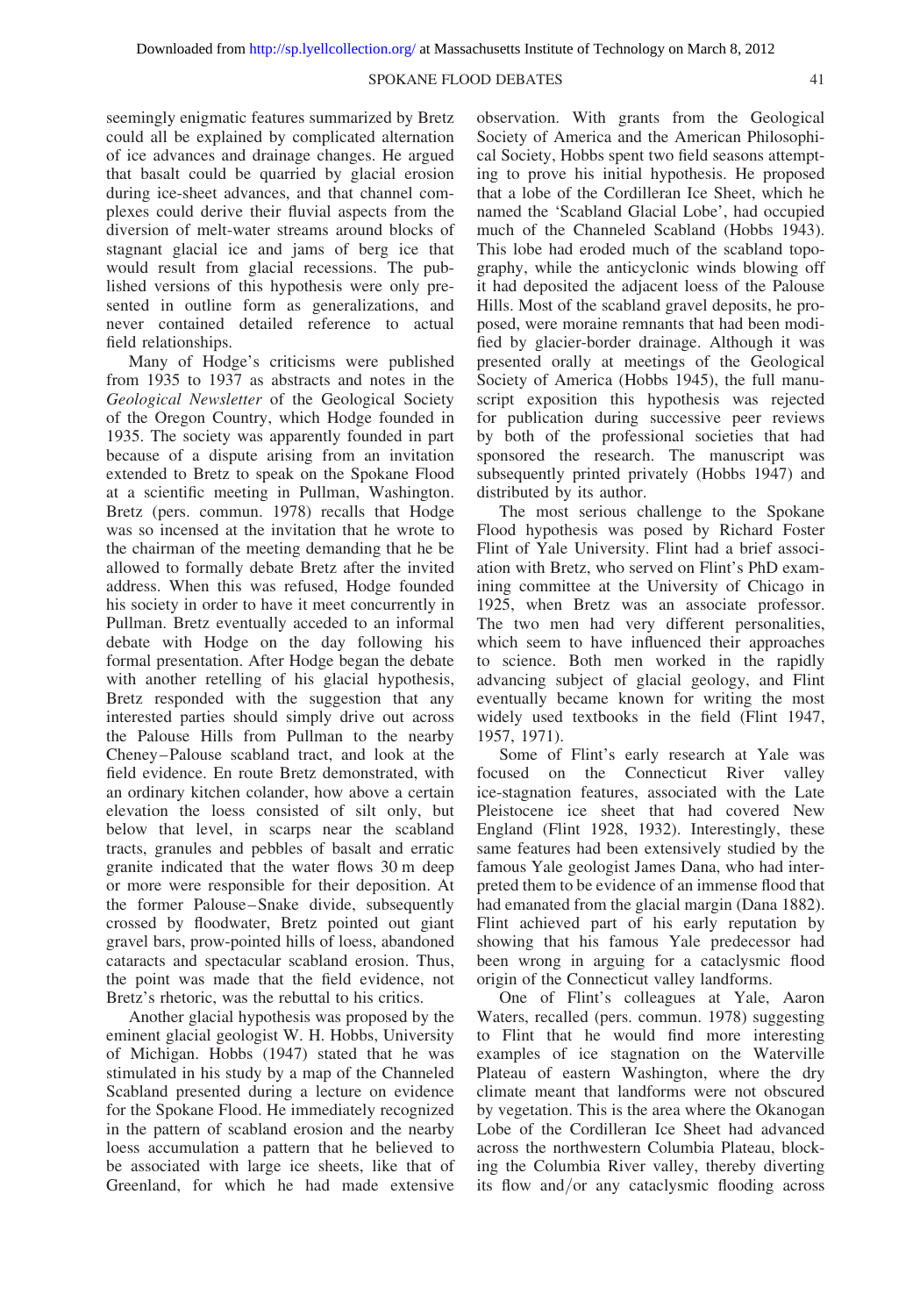the plateau in into the Channeled Scabland. During the 1930s Flint published several papers on the glacial features of the region (Flint 1935, 1936, 1937). Waters (pers. commun. 1978), who had been born on the Waterville Plateau, recalled being so incensed by Flint's publications that he initiated his own studies of glacial features in the region. Waters (1933) proposed a cataclysmic flood origin for landforms along the Columbia River downstream of the impoundment created by the Okanogan Lobe, which presumably failed to generate the flood. Flint (1935) disputed Waters' interpretation. Eventually, Waters' growing interest in volcanic geology and his involvement in World War II intervened with his geomorphological research programme so that he never completed his flood-related research.

Flint (1938a, p. 463) described his entry into the Spokane Flood controversy as follows:

I have had the opportunity to examine ... this system during three field seasons' study .... During that time it gradually became apparent that the published explanations of the genesis of these drainage ways did not meet the requirements of the field data as I saw them, and, accordingly, a fourth season (Summer, 1936) was devoted to an intensive examination of one of the principal drainage tracts of the complex.

His paper presented many detailed field descriptions to make the case that the Cheney–Palouse scabland tract, easternmost in the channelled scabland, was the product of 'leisurely streams with normal discharge' (Flint 1938a, p. 472). Flint also enhanced his growing international reputation by the publication of a German-language version of his Cheney–Palouse paper (Flint 1938b).

Flint (1938a) accepted Bretz's (1923b, 1928c) observations that scabland fluvial gravel often: (1) occurred in the lee of island-like areas; (2) had rounded upper surface morphologies; and (3) exhibited a parallelism of surface slopes with the dip of underlying fore-set bedding. Nevertheless, he proposed these 'bar-like' morphologies were merely the expressions of 'non-paired, stream-cut terraces in various states of dissection' (Flint 1938a, p. 475). It was an idea that Bretz (1923a) had briefly entertained, then rejected after further field examination (Bretz 1923b, 1928c). Flint ascribed the dissection to a downstream base-level reduction. Terrace remnants were preferentially preserved in the lee of island-like areas. The low precipitation of the region and the high infiltration capacity of the gravel alluvium prevented gulleying, so that the terrace remnants developed rounded 'bar-like' slopes by dry creep. Flint also found places where the surfaces of the deposits did indeed truncate their internal forest bedding.

Flint (1938a) traced the coarse-grained Cheney–Palouse scabland deposits downstream into the Pasco Basin, where he inferred that the deposits changed in facies from sand and gravel to silt and fine sand containing erratic stones. He named this fine-grained facies the 'Touchet beds'. These deposits had already been described by Bretz (1929, pp. 516–536; 1930b, p. 414), who ascribed them to Spokane Flood water hydraulically ponded upstream of the Wallula Gateway, and by Allison (1933), who ascribed them to normal pro-glacial runoff impounded by ice jams. Flint (1938a) proposed that the damming was provided by a landslide or glacial ice in the Columbia Gorge, as earlier suggested by Russell (1893). Following Symons (1882), Flint named the resulting water body 'Lake Lewis' (see Fig. 1).

At this point Flint had the necessary components for his alternative to the Spokane Flood hypothesis. First, the pro-glacial melt-water streams of normal discharge overran the northern margin of the Cheney–Palouse tract (diagram 1 in Fig. 4). However, as Lake Lewis formed downstream, the 'leisurely' scabland streams aggraded, forming a thick fill (diagram 2 in Fig. 4). This fill blocked pre-glacial tributaries to the scabland tracts, forming marginal lakes that accumulated fine-grained sediments, while the main streams shifted laterally to cut scarps in the loess hills bounding the scabland valleys (diagram 3 in Fig. 4). Finally, when Lake Lewis drained, the streams gradually incised into the fill, thereby forming non-paired terrace remnants, some of which resembled 'bars' (diagram 4 in Fig. 4). Moreover, the enigmatic notched spurs and slotlike hanging valleys crossing divides could all result from superposition of normal streams from the widespread fill, instead of being eroded by the spilling of Spokane Flood water across divides when the pre-glacial valleys could not convey its cataclysmic discharges.

Flint's argument that relatively small streams could cut produce scabland-like erosion in rock was based on examples along the Snake River in Idaho. He correctly noted the presence of scabland landforms near Twin Falls, Idaho, where the Snake flows in a deep, narrow canyon (Flint 1938a, p. 492):

The ... [basalt] flows yielded to the hydraulic force of the Snake River as similar flows on the Columbia Plateau yielded to the hydraulic force of proglacial streams, yet I am not aware that unusual floods have been held to have affected the upper Snake River.

This line of argument fell into disfavour when Malde (1968) demonstrated that the area was intensely scoured by another cataclysmic flood, the late Pleistocene overflow of Lake Bonneville. The latter was quite similar in its dynamics to Bretz's scabland flooding (O'Connor 1993).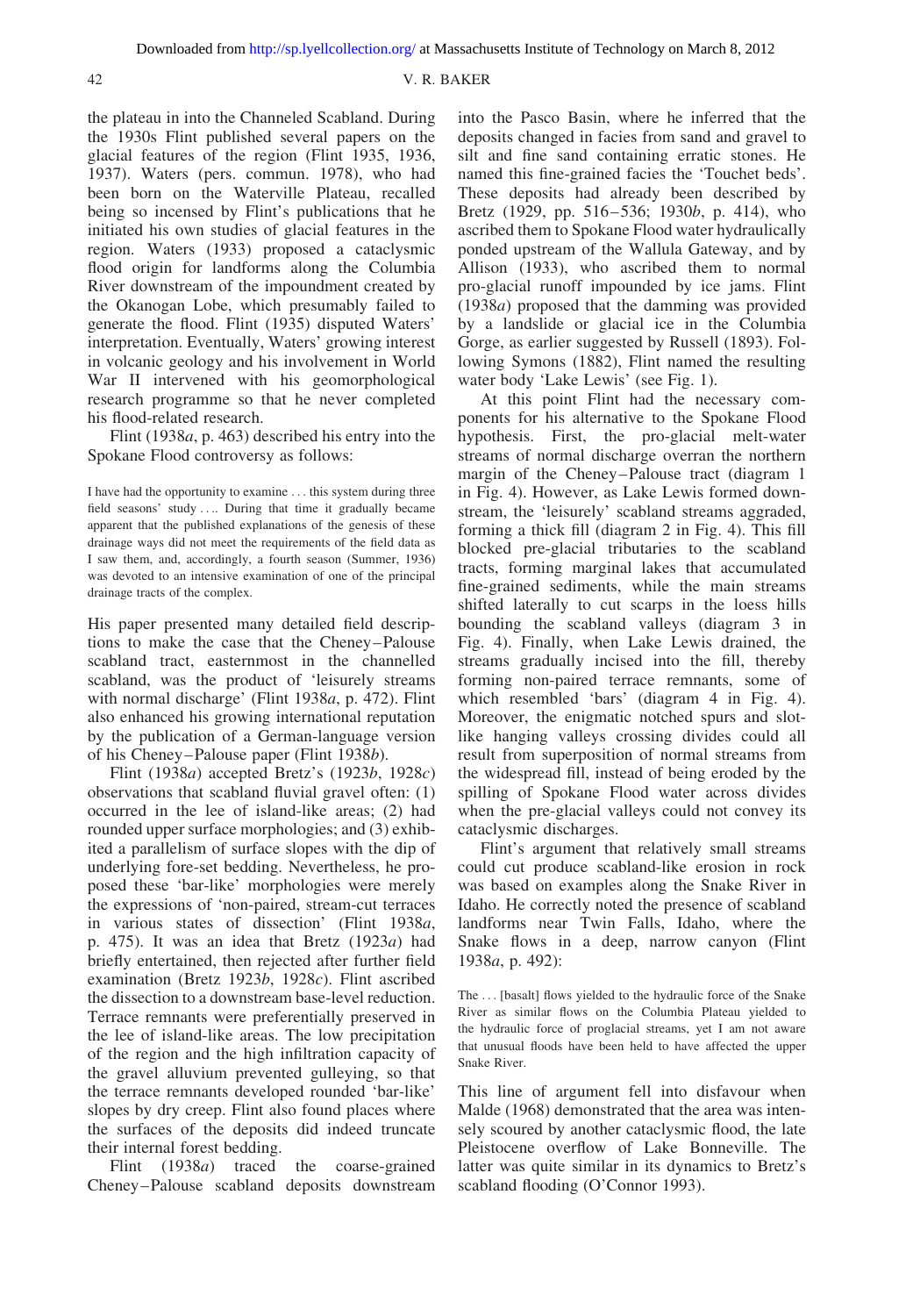

Fig. 4. Diagrams illustrating Flint's fill hypothesis for the origin of a scabland tract (Flint 1938a): (1) normal pre-glacial valleys with tributaries eroded into the nearby Palouse loess hills; (2) melt-water stream from nearby glacier front has aggraded the scabland valley floor and begun to backfill tributaries (stippled pattern); (3) many tributaries are completely backfilled, and the main valley stream has migrated to cut scarps on the bordering loess hills; and (4) fluvial dissection has eroded into bedrock and left remnants of the formerly extensive fill, some of which resemble 'bars', and also produced 'divide crossings' by superimposition across spurs.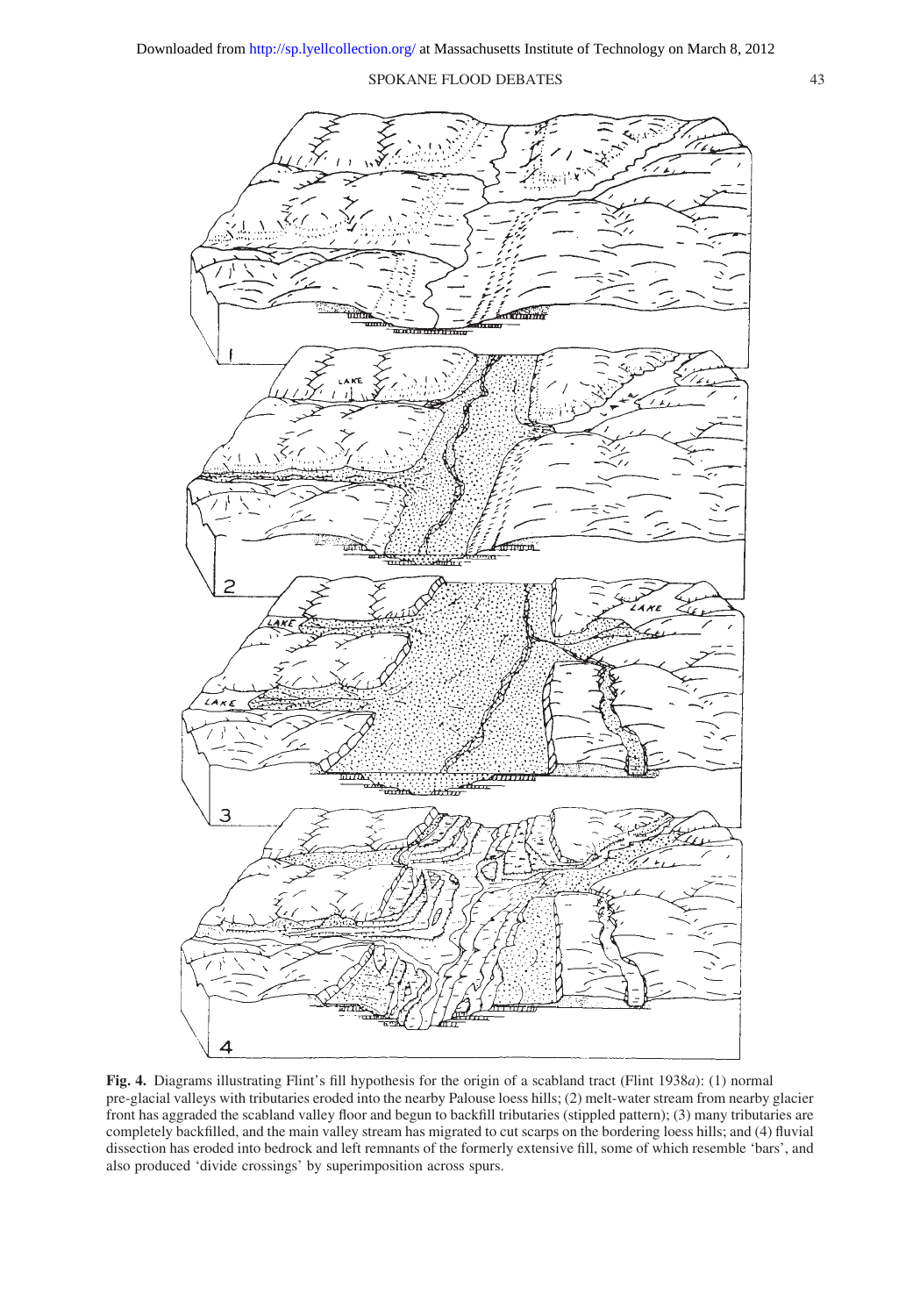# Resolution

The beginning of change in the mostly skeptical reaction to the Spokane Flood hypothesis came during the course of another scientific meeting. Ironically, however, unlike the 1927 Geological Society of Washington meeting ('Great Scablands Debate'), Bretz was not in attendance. On 17–23 June 1940, the American Association for the Advancement of Science (AAAS) met in Seattle. The association's geological section included a session, 'Quaternary Geology of the Pacific Northwest', held in the afternoon of Tuesday 18 June. The session paper titles suggested that non-cataclysmic origins of the Channeled Scabland would be advocated. A post-meeting field trip to the Channeled Scabland was led by Flint. Although Bretz had been invited to attend, he declined, replying that all his ideas and supporting evidence were in print. If critics would just pay attention to the field evidence, it would speak for itself.

The early papers in the AAAS session merely reiterated the various alternatives for the origin of the Channeled Scabland. Hodge (1940) provided yet another retelling of his generalized scenario involving glacial erosion and complex damming and diversion of melt-water streams. Allison (1940) provided a critique of Flint's fill hypothesis, contrasting it with his own ice-jam theory. In a subsequent, more extended article, Allison (1941) outlined what he believed to be the key shortcomings with regard to Flint's hypothesis. First, Flint's (1938a) 'leisurely streams with normal discharge' were completely inadequate to explain the field evidence of anastomosing scabland channels and rock basins, all eroded deeply into bedrock. Second, the scabland gravels were not contemporaneous with the Touchet Beds of Flint's 'Lake Lewis,' proposing instead that the Touchet lacustrine sequence was younger than the gravels, and therefore unrelated genetically to them. Finally, Allison agreed with Bretz that the mounded gravels and other peculiar shapes of scabland erosional and depositional landforms required shaping by extraordinary fluvial processes. Nevertheless, he still held that such processes could be generated by the action of ice, leading to the complex jamming of various channel ways.

The surprise of the 1940 AAAS meeting came from an unexpected source. A meeting attendee, Howard A. Meyerhoff (pers. commun. 1978), related that no one in attendance expected that any speaker would directly support Bretz's Spokane Flood hypothesis. The eighth speaker of the session was Joseph Thomas Pardee, whose paper was entitled 'Ripple marks (?) in glacial Lake Missoula' (Pardee 1940). Pardee, who apparently was not a dynamic speaker, quietly described Camas Prairie, an intermontane basin in northwestern Montana. On the floor of this basin were ripple marks, composed of coarse gravel and exhibiting a size that was 'extraordinary'. These ripples were up to 15 m high, and were spaced up to 150 m apart (Fig. 5). The ripples had formed in a great ice-dammed lake, Glacial Lake Missoula, which Pardee (1910) had earlier documented to cover an immense area in western Montana. This late Pleistocene lake had held about 2000 km<sup>3</sup> of water, and it was impounded to a maximum depth of about 600 m behind a lobe of the Cordilleran Ice Sheet occupying what is now the modern basin of Lake Pend Oreille that in northern Idaho. In his presentation, and in a subsequent extended paper (Pardee 1942), Pardee presented his new evidence that the ice dam for Glacial Lake Missoula had failed suddenly, with a resulting rapid drainage of the lake. Evidence for the latter included the ripple marks, plus severely eroded constrictions in lake basins and giant gravel bars of currenttransported debris. Some of the latter accumulated in high eddy deposits, marginal to the lake basins, and showing that the immensely deep lake waters were rapidly draining westward.

Remarkably, Pardee ended his paper at that point, without saying where the immense flood of  $2000 \text{ km}^3$  of water, 600 m deep at its breakout point, would eventually go as it entered the Columbia River system in northeastern Washington. Nevertheless, the obvious connections to the Channeled Scabland and the Spokane Flood were made by members of the audience in the formal discussion that followed Pardee's paper. A group of 34 participants from the meeting, but not including Pardee, then attended an extended field excursion, 1 day of which was devoted to the scablands. Richard Foster Flint, who had not attended the session with Pardee's paper, joined the group to lead the scabland field visit. To his surprise, at each of the stops he had chosen to illustrate his hypothesis for scabland origins, Flint found that many of the trip participants, notably Aaron Waters, countered the Flint story with wellreasoned cataclysmic flood explanations, all of which were firmly tied to a source at Pardee's Lake Missoula.

Pardee retired from the US Geological Survey on his 70th birthday: 30 May 1941. The manuscript of his 1942 paper was submitted to the Geological Society of America several months later. This timing ensured that the paper would not have to pass the required formal review by Alden, Pardee's former supervisor, who was also a longtime critic of the cataclysmic flood hypothesis.

In the summer of 1952, Bretz returned to the Channeled Scabland for an intensive programme of field investigations. The purpose was to use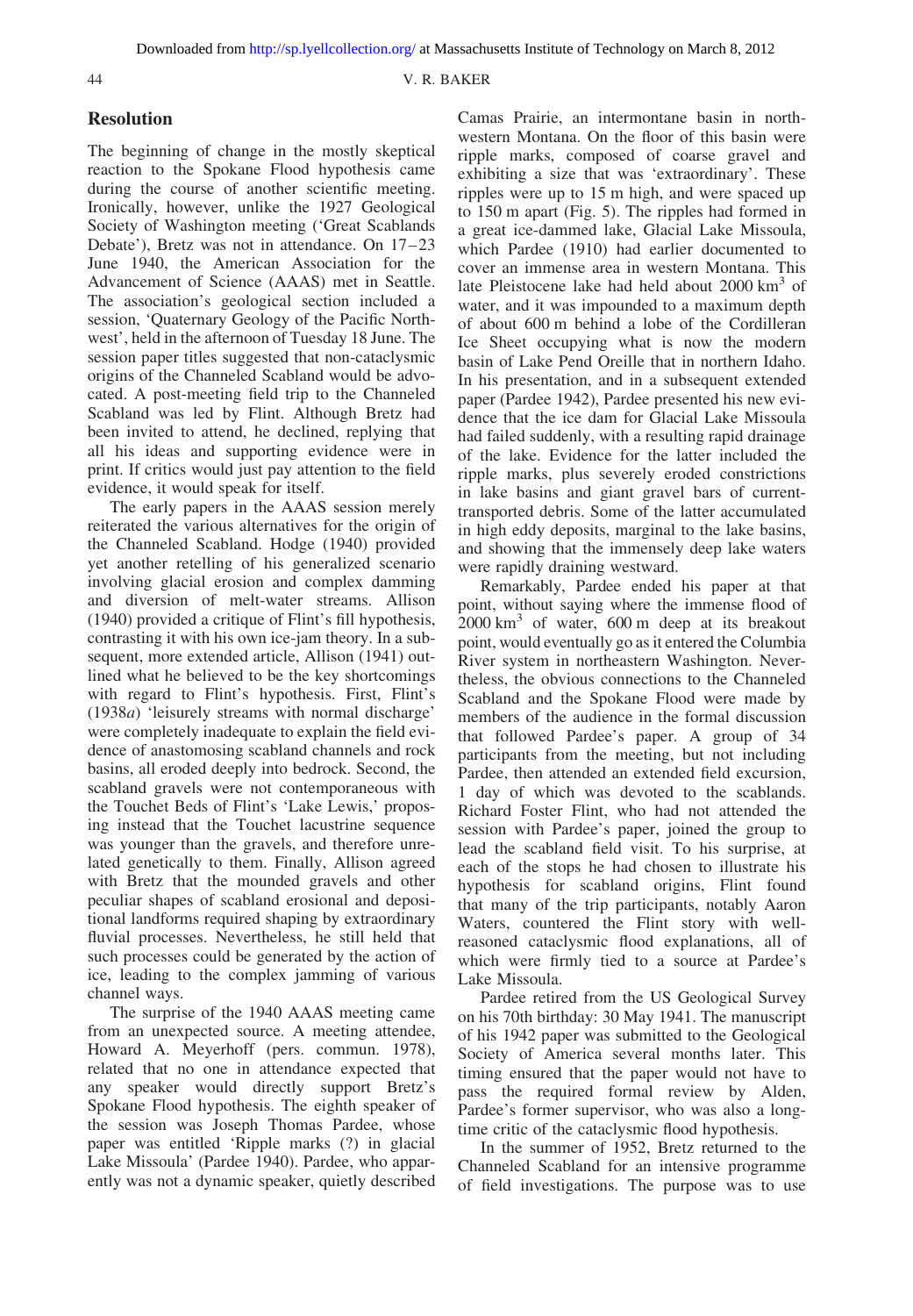

Fig. 5. Map of giant current 'ripple marks' in the northern par<sup>t</sup> of Camus Prairie Basin of Glacial Lake Missoula (Pardee 1942).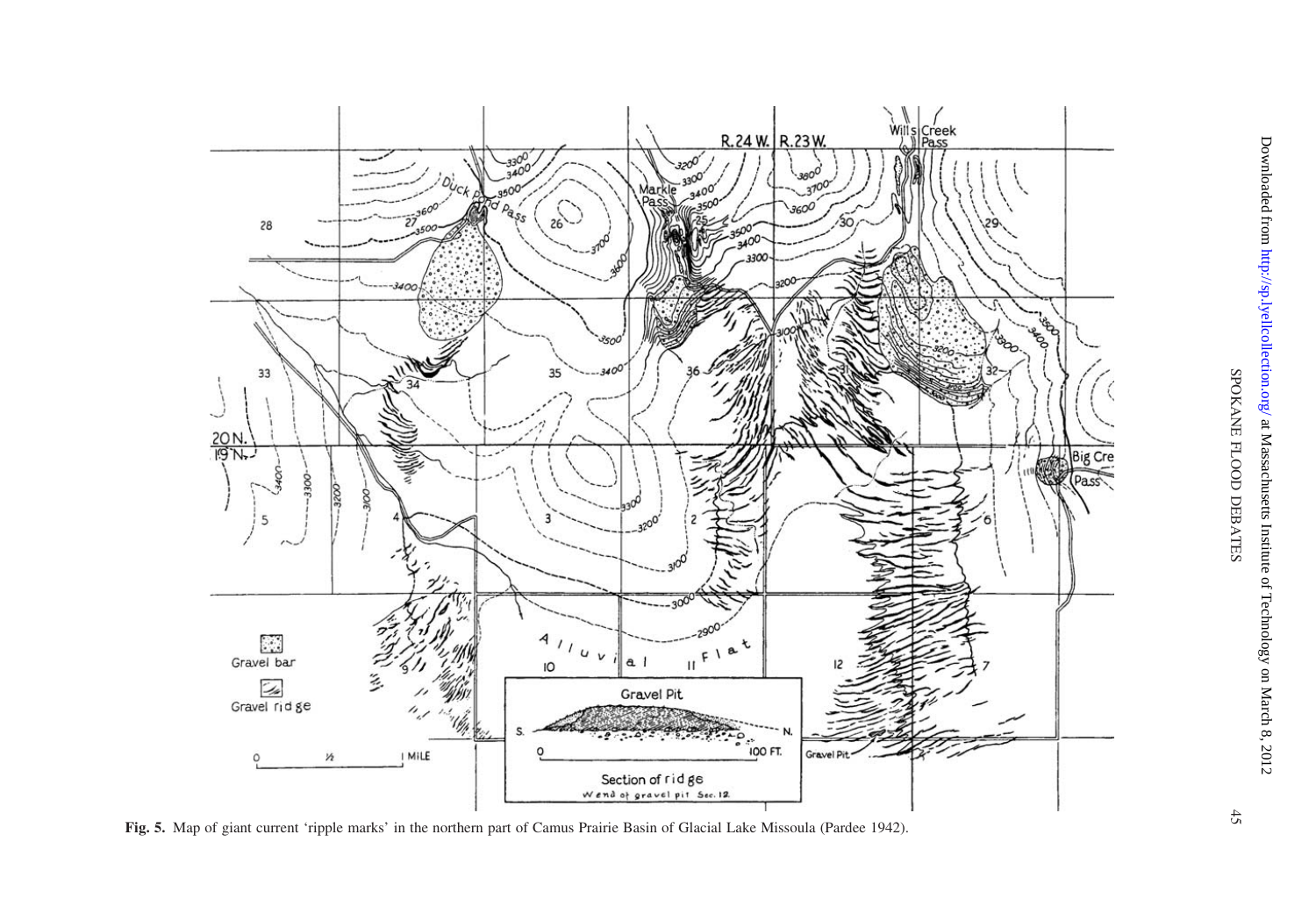new data that had been obtained through surveys for the Columbia Basin Irrigation Project of the United States Bureau of Reclamation. In this new work, Bretz was joined by George E. Neff of the Bureau of Reclamation, and by Professor H. T. U. Smith, University of Massachusetts, who was obliged to act as a 'skeptic for all identifications and interpretations' (Bretz et al. 1956, p. 761). In an obvious reference to Chamberlin's (1890) 'multiple working hypotheses' method, Bretz et al. (1956, p. 960) stated that: '[t]he field work was carried out with three men working together as a check on the "ruling-theory" tendency'. This new study was supported by a grant from the Geological Society of America. Bretz also received encouragement from several prominent geologists, among them: (1) Waters, who advised, 'the best thing you can do to convince your reader is to beg, cajole, even browbeat him into really looking at the region's topographic maps'; and (2) fluvial geomorphologist J. Hoover Mackin, who said: 'to understand the scabland, one must throw away textbook treatments of river work' (Bretz et al. 1956, p. 960).

The published results of the new study (Bretz et al. 1956) contain an immense amount of data. Excavations from the irrigation project and new topographic maps all showed that the gravel hills interpreted as bars by Bretz (1928c) were indeed subfluvial depositional bed forms of immense scale. Most convincing of all was the presence of giant current ripples on many of these bar surfaces.

At Staircase Rapids Bar, for example, the new maps and photographs showed an extensive set of these ripples on the surface that Flint (1938a, p. 486) had specifically described as a river terrace.

The 1956 paper and subsequent elaborations (Bretz 1959, 1969) successfully countered all opposition to the cataclysmic flood origin of the Channeled Scabland, and the original hypothesis was also extensively modified. It was no longer 'the Spokane Flood', but instead became the Missoula Floods (Bretz 1969). Nevertheless, there was a lingering suspicion that one was dealing with an unusual exception to a general rule. Bretz (1928a, p. 119) had himself claimed: 'The unique assemblage of forms ... described here as the channeled scabland ... records a unique episode in Pleistocene history .... Special causes seem clearly indicated'. Standard textbooks continued to treat the topic as controversial (Thornbury 1969). In the most widely used textbook on glacial and Quaternary phenomena, perhaps the most spectacular ice-age phenomenon was accorded but a single sentence, as follows (Flint 1971, p. 232): 'Similar features, collectively known as channelled scabland, were widely created east of the Grand Coulee by overflow of an ice-margin lake upstream'. Nevertheless, a succession of studies developed Bretz's insights into the cataclysmic flood (e.g. Trimble 1963; Richmond et al. 1965; Malde 1968; Baker 1973, 1974, 1981). Bretz outlived most of his critics (Fig. 6) and by the 1980s the controversy shifted from whether cataclysmic flooding had occurred



Fig. 6. Professor J Harlen Bretz (left) at his home with Victor R. Baker (right). Photographed in 1977 by Rhoda Riley.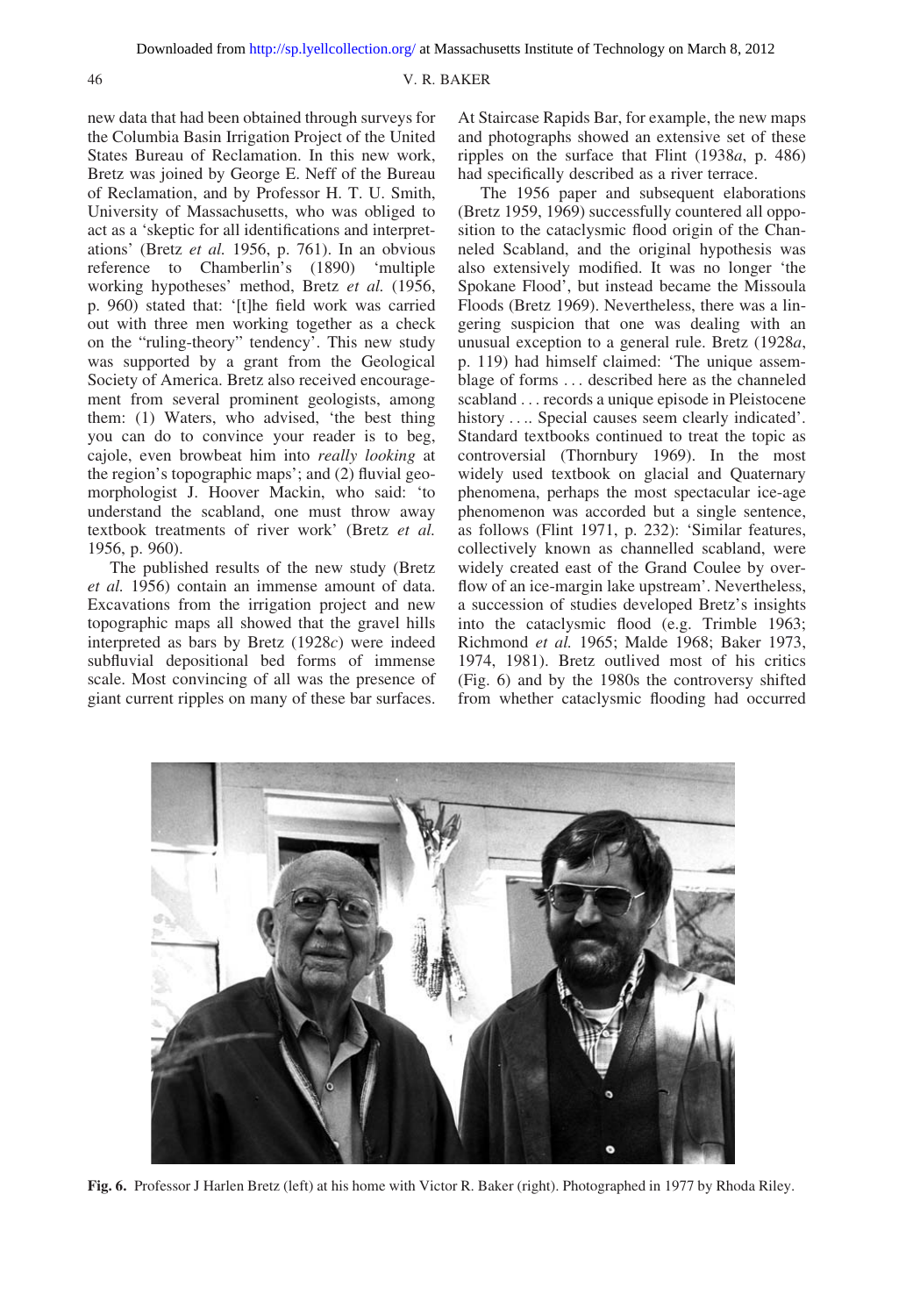in the channelled scabland to: (1) how many cataclysms were involved (Baker & Bunker 1985; Waitt 1985); and (2) how the general processes of cataclysmic flooding impacted other regions, both on Mars (Baker 1978, 1982) and on Earth (Baker et al. 1993).

## Implications

During the intense debates over the Spokane Flood, Bretz held to a particular view of how hypotheses function in the Earth sciences. He wrote (Bretz 1928b, p. 701):

Ideas without precedent are generally looked on with disfavor and men are shocked if their conceptions of an orderly world are challenged. A hypothesis earnestly defended begets emotional reaction which may cloud the protagonist's view, but if such hypotheses outrage prevailing modes of thought the view of antagonists may also become fogged.

On the other hand, geology is plagued with extravagant ideas which spring from faulty observation and misinterpretation. They are worse than 'outrageous hypotheses,' for they lead nowhere. The writer's Spokane Flood hypothesis may belong to the latter class, but it cannot be placed there unless errors of observation and direct inference are demonstrated.

The reference to an 'outrageous hypothesis' derives from a 1925 address delivered by William Morris Davis, and subsequently published with the title 'The value of outrageous geological hypotheses,' in which he claimed (Davis 1926, p. 464): '[w]e shall indeed be fortunate if geology is so marvelously enlarged in the next thirty years as physics has been in the last thirty. But to make such progress violence must be done to many of our cherished principles'. Davis was not so much looking to the proposing and testing of hypotheses as he was to having a serious engagement with them (Davis 1926, pp. 467–468):

The idea is set forth simply as an outrage, to do violence to certain generally established views about earth's behavior that perhaps do not deserve to be regarded as established; and it is set forth chiefly as a means of encouraging the contemplation of other possible behaviors; not, however, merely a brief contemplation followed by an off-hand verdict of 'impossible' or 'absurd,' but a contemplation deliberate enough to seed out just what conditions would make the outrage seem permissible and reasonable.

According to the discredited philosophy of logical positivism (which was falsified by its own criteria through the efforts of its own adherents), science (for which the logical positivists took physics as their model) advances by logical propositions and their experimental verification. The latter criterion was modified to falsification, and more complex criteria have been devised by the various analytical philosophical successors to logical positivism. That much of this is of little relevance to classical geology has been argued

elsewhere (Baker 1996b, 2000). William Whewell, one of the few philosophers of science to have had any familiarity with geology, suggested from his historical studies of science that the validity of hypotheses (we would now say their productivity or fruitfulness for inquiry) was demonstrated by their ability to bring together *disparate* observations under an overarching explanation and to produce explanatory surprises, such that previously unknown phenomena are also found to fit under that explanation (Whewell 1840) – a procedure that he called 'consilience of inductions' (which involved a kind of coherence theory of truth). Hypotheses are not mere propositions to be tested. They are 'working' elements of inquiry, intimately connected to the phenomena that they explain, and are subject to modification.

The idea that the Spokane Flood hypothesis explains an entire assemblage of features was pervasive throughout Bretz's papers. In an oral meeting presentation on scabland bar morphologies, size, composition, internal structure (fore-set bedding) and distribution on the land surface (including on the summits of prominent pre-glacial divides), Bretz (1928d, p. 160) concluded:

The hypothesis of a 'Spokane Flood' alone seems capable of explaining the assemblage. Various alternatives proposed by others or constructed by the author have uniformly failed to explain the field evidence.

Another component of Bretz's reasoning was that a geological hypothesis is not merely tested against the existing data. Rather, the hypothesis is used as a guide to further field study. This is, of course, the 'working' component of Chamberlain's (1890) conception of 'hypothesis'. Bretz (1930b, p. 386) made this point as follows:

The flood hypothesis was not to stand or fall on data then in hand ... it could be critically tested by further field study. Certain relationships in unexamined areas must exist if it were incorrect ....

What is discovered in the course of that 'further field study' is to be judged for consistency with the original hypothesis, or its subsequent modification. Moreover, that judgement is not up to the hypothesizer; it is instead a matter for the larger science community that is dedicated to the truth in this matter. Bretz (1930b) also refused to separate the act of hypothesizing from the data collection used to test the hypothesis. Instead, he claimed (Bretz 1929, p. 541):

The final accepted explanation for channeled scabland must be built on, limited by, and constructed to include, all the field evidence .... The data in this paper constitute a category of facts not known when the flood hypothesis was first proposed. The relations to that hypothesis are to be decided by the reader. The writer asks only that, if his interpretation be rejected,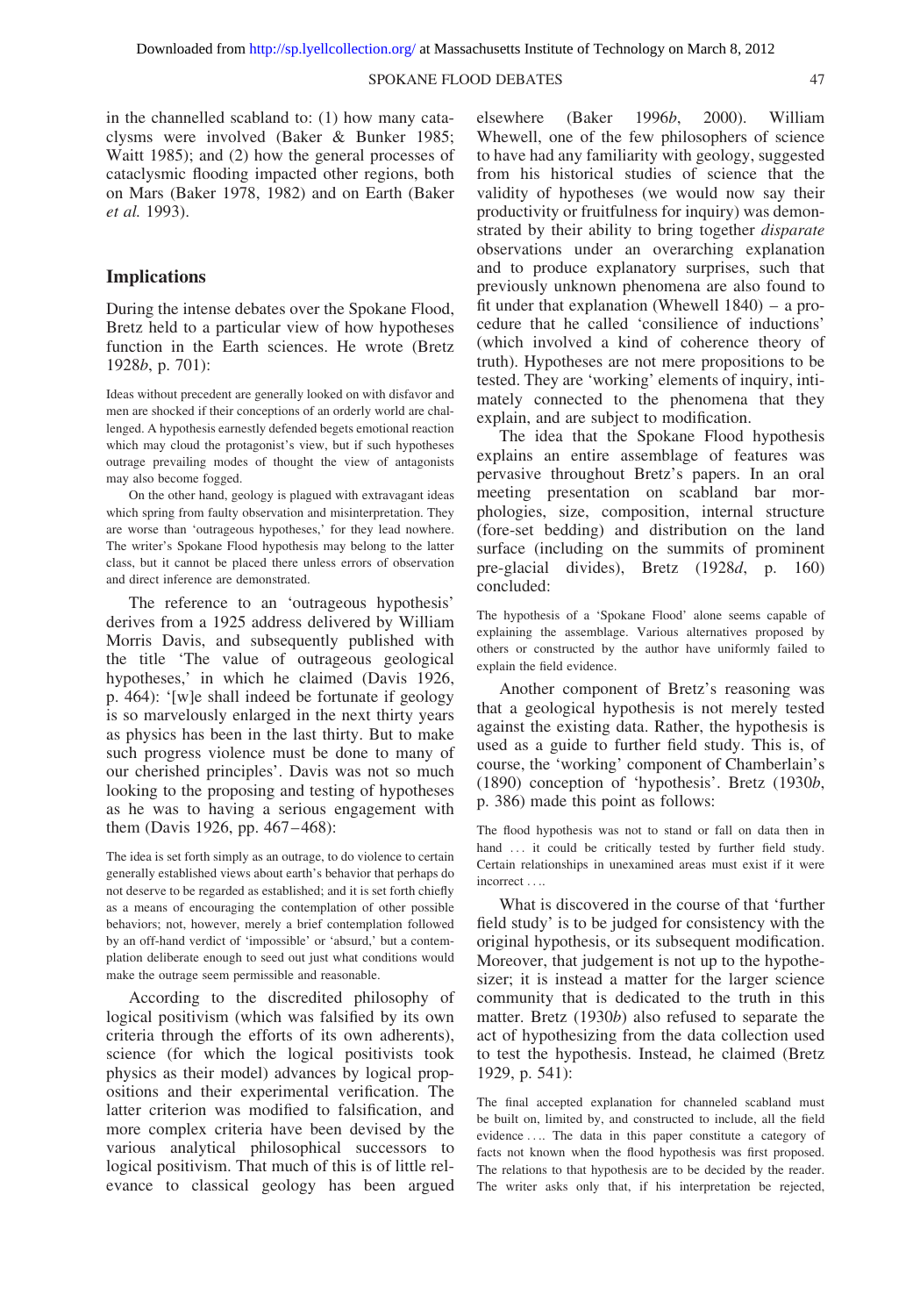the date herewith presented be organized to make some coherent explanation.

In all of these attitudes toward his hypothesis, Bretz was following pragmatic practices that had been promoted by his fellow geologists (e.g. Gilbert 1886; Chamberlin 1890; Davis 1926). The philosophical bases for these practices require exposition beyond the limits of this paper, but they can be found in Baker (1996b, c, 1998, 1999a, b, 2000).

The differences in attitude between Bretz and his critics or competitors were often subtle. Like Bretz, many of the latter were honestly searching for an explanation for the scabland phenomena. Nevertheless, unlike Bretz, they committed the No. 1 error for pragmatic inquiry: they placed an artificial limitation on that inquiry. 'Do not block the way of inquiry' is absolutely essential to all reasoning (Peirce 1992). The limitation imposed by Bretz's critics was the version of uniformitarianism promoted by Charles Lyell and others, to the detriment of sound geological inquiry (Baker 1998). Bretz was under no such limitation. Shortly before his death, upon receiving the 1979 Penrose Medal, the highest honour of the Geological Society of America, Bretz (1980, p. 1095) wrote, in his acceptance, and last published work: 'Perhaps I can be credited with reviving and demystifying legendary catastrophism and challenging a too rigorous uniformitarianism'.

I thank the late J Harlen Bretz for enthusiastic communications, interviews and insights that greatly aided both my own early studies of cataclysmic flooding and also my exploration of the historical dimensions to the controversy for which his contributions played such a pivotal role.

### References

- ALLISON, I. S. 1932. Spokane Flood south of Portland, Oregon. Bulletin of the Geological Society of America Bulletin, 43, 133–134.
- ALLISON, I. S. 1933. New version of the Spokane Flood. Bulletin of the Geological Society of America, 44, 675–722.
- ALLISON, I. S. 1940. Flint's fill hypothesis of origin of scabland. Bulletin of the Geological Society of America, 51, 2016.
- ALLISON, I. S. 1941. Flint's fill-hypothesis for channeled scabland. Journal of Geology, 49, 54-73.
- BAKER, V. R. 1973. Paleohydrology and Sedimentology of Lake Missoula Flooding in Eastern Washington. Geological Society of America, Special Paper, 144.
- BAKER, V. R. 1974. Erosional forms and processes for the catastrophic Pleistocene Missoula floods in eastern Washington. In: MORISOWA, M. (ed.) Fluvial Geomorphology. State University of New York, Binghamton, New York, 123–148.
- BAKER, V. R. 1978. The Spokane Flood controversy and the Martian outflow channels. Science, 202, 1249-1256.
- BAKER, V. R. (ed.). 1981. Catastrophic Flooding: The Origin of the Channeled Scabland. Dowden, Hutchinson & Ross, Stroudsburg, PA.
- BAKER, V. R. 1982. The Channels of Mars. University of Texas Press, Austin, TX.
- BAKER, V. R. 1996a. Joseph Thomas Pardee and the Spokane Flood controversy. GSA Today, 5, 169-173.
- BAKER, V. R. 1996b. Hypotheses and geomorphological reasoning. In: RHOADS, B. L. & THORN, C. E. (eds) The Scientific Nature of Geomorphology. Wiley, New York, 57–85.
- BAKER, V. R. 1996c. The pragmatic roots of American Quaternary geology and geomorphology. Geomorphology, 16, 197–215.
- BAKER, V. R. 1998. Catastrophism and uniformitarianism: logical roots and current relevance in geology. In: BLUNDELL, D. J. & SCOTT, A. C. (eds) Lyell: The Past is the Key to the Present. Geological Society, London, Special Publications, 143, 171–182.
- BAKER, V. R. 1999a. The methodological beliefs of geologists. Earth Sciences History, 18, 321–335.
- BAKER, V. R. 1999b. Geosemiosis. Bulletin of the Geological Society of America, 111, 633–646.
- BAKER, V. R. 2000. Conversing with the Earth: the geological approach to understanding. In: FRODEMAN, R. (ed.) Earth Matters: The Earth Sciences, Philosophy, and the Claims of Community. Prentice-Hall, Englewood Cliffs, NJ, 1–10.
- BAKER, V. R. & BUNKER, R. C. 1985. Cataclysmic Late Pleistocene flooding from glacial Lake Missoula: A Review. Quaternary Science Reviews, 4, 1–41.
- BAKER, V. R., BENITO, G. & RUDOY, A. N. 1993. Paleohydrology of late Pleistocene superflooding, Altay Mountains, Siberia. Science, 259, 348–350.
- BAULIG, H. 1913. Le plateaux del lave du Washington central et la Grand 'Coulee'. Annales géographie, 22, 149–159.
- BRETZ, J. H. 1913. Glaciation of the Puget Sound Region. Washington Division of Mines and Geology, Bulletin 8.
- BRETZ, J. H. 1919. The late Pleistocene submergence in the Columbia Valley of Oregon and Washington. Journal of Geology, 27, 489-505.
- BRETZ, J. H. 1923a. Glacial drainage on the Columbia Plateau. Bulletin of the Geological Society of America, 34, 573–608.
- BRETZ, J. H. 1923b. The Channeled Scabland of the Columbia Plateau. Journal of Geology, 31, 617–649.
- BRETZ, J. H. 1924. The Dalles type of river channel. Journal of Geology, 32, 139–149.
- BRETZ, J. H. 1925a. Spokane Flood beyond the channeled scablands. Bulletin of the Geological Society of America Bulletin, 36, 144.
- BRETZ, J. H. 1925b. The Spokane Flood beyond the channeled scablands. Journal of Geology, 33, 97-115, 236–259.
- BRETZ, J. H. 1927a. What caused the Spokane Flood? Bulletin of the Geological Society of America, 38, 107.
- BRETZ, J. H. 1927b. Channeled Scabland and the Spokane. Journal of the Washington Academy of Sciences, 17, 200–211.
- BRETZ, J. H. 1927c. The Spokane Flood: a reply. Journal of Geology, 35, 461–468.
- BRETZ, J. H. 1928a. Channeled Scabland of eastern Washington. Geographical Review, 18, 446–477.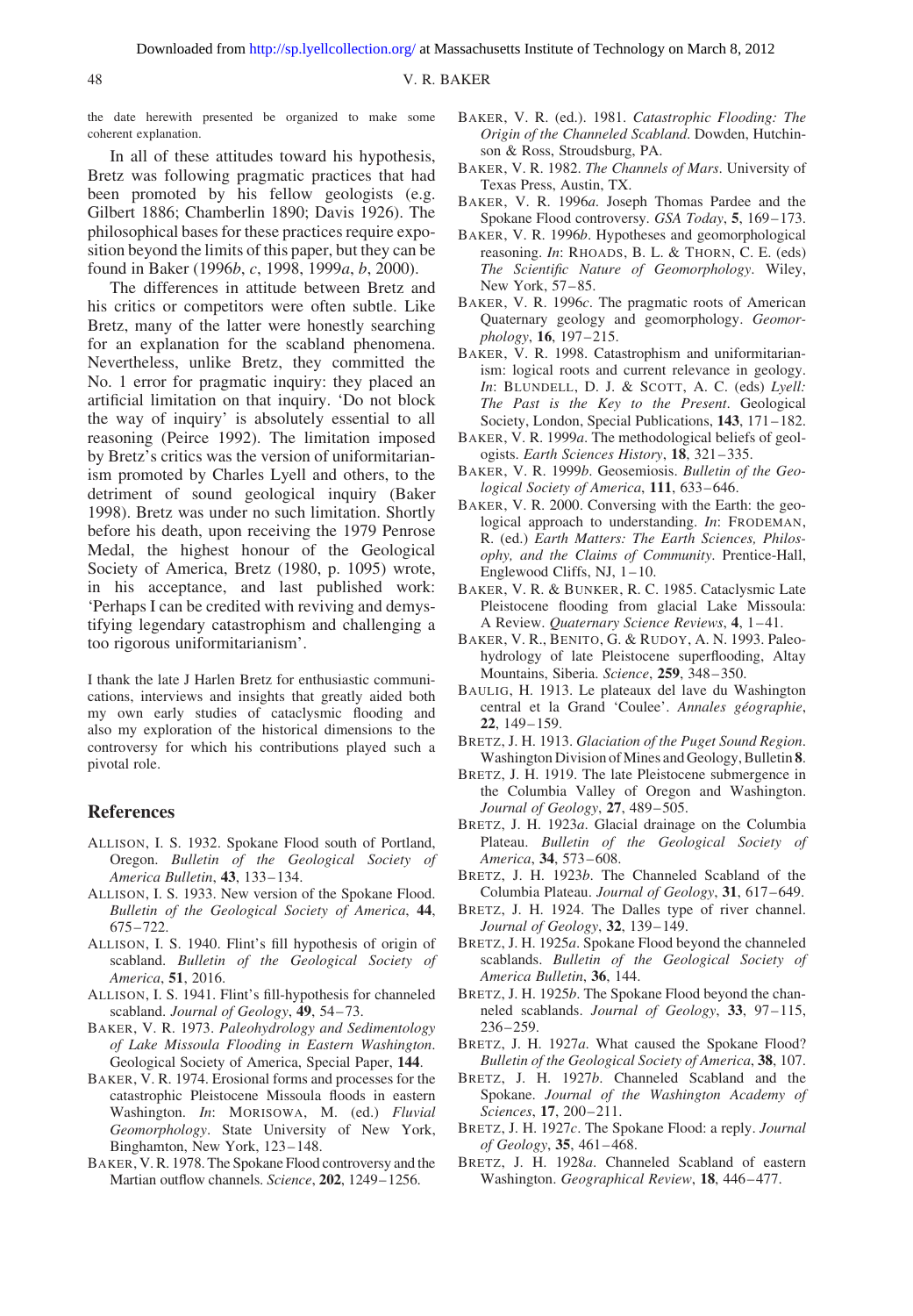- BRETZ, J. H. 1928b. Alternative hypotheses for channeled scabland. Journal of Geology, 36, 193–223, 312–341.
- BRETZ, J. H. 1928c. Bars of the Channeled Scabland. Bulletin of the Geological Society of America, 39, 643–702.
- BRETZ, J. H. 1928d. Bars of the Channeled Scabland (Abstract). Bulletin of the Geological Society of America, 39, 159–160.
- BRETZ, J. H. 1929. Valley deposits immediately east of the channeled scabland of Washington. Journal of Geology, 37, 393–427, 505–541.
- BRETZ, J. H. 1930a. Lake Missoula and the Spokane Flood. Bulletin of the Geological Society of America, 41, 92–93.
- BRETZ, J. H. 1930b. Valley deposits immediately west of the channeled scabland. Journal of Geology, 38, 385–422.
- BRETZ, J. H. 1932a. The Grand Coulee. American Geographical Society, Special Publications, 15.
- BRETZ, J. H. 1932b. The Channeled Scabland. 16th International Geological Congress, U. S., 1933, Guidebook 22, Excursion C-2.
- BRETZ, J. H. 1959. Washington's Channeled Scabland. Washington Division of Mines and Geology, Bulletin, 45.
- BRETZ, J. H. 1969. The Lake Missoula floods and the channeled scabland. Journal of Geology, 77, 505–543.
- BRETZ, J. H. 1980. Presentation of the Penrose Medal to J Harlen Bretz: Response. Bulletin of the Geological Society of America, Part II, 91, 1095.
- BRETZ, J. H., SMITH, H. T. U. & NEFF, G. E. 1956. Channeled Scabland of Washington: new data and interpretations. Bulletin of the Geological Society of America, 67, 957–1049.
- CALKINS, F. C. 1905. Geology and Water Resources of a Portion of East-Central Washington. US Geological Survey, Water-Supply Paper, 118.
- CHAMBERLIN, T. C. 1890. The method of multiple working hypotheses. Science, 15, 92–96.
- CONDON, T. 1902. The Two Islands and What Came of Them. J. K. Gill & Co., Portland, OR.
- DANA, J. D. 1882. The flood of the Connecticut River valley from the melting of the Quaternary glacier. American Journal of Science, 23, 87–97, 179–202, 360–373; 24, 428–433.
- DAVIS, W. M. 1926. The value of outrageous geological hypotheses. Science, **63**, 463–468.
- DAWSON, W. L. 1898. Glacial phenomena in Okanogan County, Washington. American Geologist, 22, 203–217.
- FLINT, R. F. 1928. Pleistocene terraces of the lower Connecticut Valley. Bulletin of the Geological Society of America, 39, 955–984.
- FLINT, R. F. 1932. Deglaciation of the Connecticut Valley. American Journal of Science, 24, 152-156.
- FLINT, R. F. 1935. Glacial features of the southern Okanogan region. Bulletin of the Geological Society of America, 46, 169–194.
- FLINT, R. F. 1936. Stratified drift and deglaciation of eastern Washington. Bulletin of the Geological Society of America, 47, 1849–1884.
- FLINT, R. F. 1937. Pleistocene drift border in eastern Washington. Bulletin of the Geological Society of America, 48, 203–231.
- FLINT, R. F. 1938a. Origin of the Cheney–Palouse scabland tract. Bulletin of the Geological Society of America, 48, 461–524.
- FLINT, R. F. 1938b. Scabland auf dem Columbia Plateau im ostlichen Washington. Journal of Geomorphology, 1, 130–139.
- FLINT, R. F. 1947. Glacial Geology and the Pleistocene Epoch. Wiley, New York.
- FLINT, R. F. 1957. Glacial and Pleistocene Geology. Wiley, New York.
- FLINT, R. F. 1971. Glacial and Quaternary Geology. Wiley, New York.
- GOULD, S. J. 1978. The great scablands debate. Natural History, 87, 12–18.
- GILBERT, G. K. 1886. The inculcation of scientific method by example. American Journal of Science, 31, 284–299.
- HARDING, H. T. 1929. Possible supply of water for the channeled scablands. Science, 69, 188–190.
- HOBBS, W. H. 1940. Glacial history of southeastern Washington. Bulletin of the Geological Society of America, 51, 2024.
- HOBBS, W. H. 1943. Discovery in eastern Washington of a new lobe of the Pleistocene continental glacier. Science, 98, 227–230.
- HOBBS, W. H. 1945. Scabland and Okanogan Lobes of the Cordilleran Glaciation, and their lake histories. Bulletin of the Geological Society of America, 56, 1167.
- HOBBS, W. H. 1947. The Glacial History of the Scabland and Okanogan Lobes, Cordilleran Continental Glacier. J. W. Edwards, Ann Arbor, MI (privately printed).
- HODGE, E. T. 1934. Origin of the Washington scabland. Northwest Science, 8, 4–11.
- HODGE, E. T. 1940. Glacial history of southeastern Washington. Bulletin of the Geological Society of America, 51, 2024.
- KEYES, C. 1935. Glacial origin of the Grand Coulee. Pan-American Geologist, 63, 189–202.
- MALDE, H. E. 1968. The Catastrophic Late Pleistocene Bonneville Flood in the Snake River Plain. US Geological Survey, Professional Paper, 596.
- MCMACKEN, J. G. 1937. Vicissitudes of Spokane River in late geological times. Pan American Geologist, 68, 111–132.
- MEINZER, O. E. 1918. The glacial history of the Columbia River in the Big Bend Region. Washington Academy of Science Journal, 8, 411–412.
- O'CONNOR, J. E. 1993. Hydrology, Hydraulics, and Geomorphology of the Bonneville Flood. Geological Society of America, Special Paper, 274.
- OESTREICH, K. 1915. Die Grand Coulée. In: American Geographical Society Memorial Volume of the Transcontinental Excursion of 1912. American Geographical Society, Special Publications, 1, 259–273.
- PARDEE, J. T. 1910. The glacial Lake Missoula, Montana. Journal of Geology, 18, 376–386.
- PARDEE, J. T. 1922. Glaciation in the Cordilleran region. Science, 56, 686–687.
- PARDEE, J. T. 1940. Ripple marks (?) in glacial Lake Missoula, Montana. Bulletin of the Geological Society of America, 51, 2028–2029.
- PARDEE, J. T. 1942. Unusual currents and glacial Lake Missoula. Bulletin of the Geological Society of America, 53, 1569–1600.